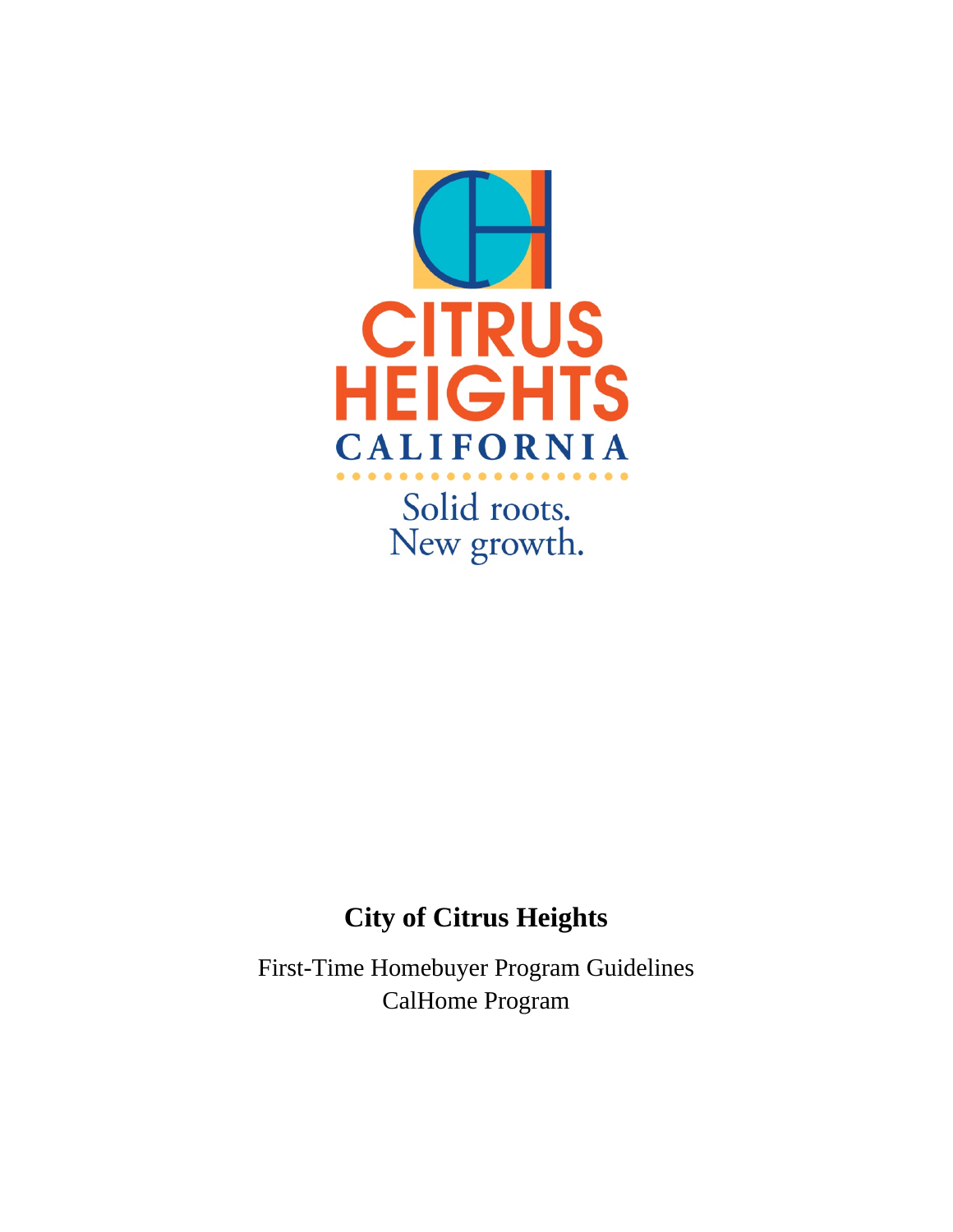## **Table of Contents**

| 1.0 |  |  |
|-----|--|--|
| 1.1 |  |  |
| 1.2 |  |  |
| 1.3 |  |  |
| 1.4 |  |  |
| 2.0 |  |  |
| 2.1 |  |  |
| 2.2 |  |  |
| 3.0 |  |  |
| 3.1 |  |  |
| 3.2 |  |  |
| 3.3 |  |  |
| 3.4 |  |  |
| 3.5 |  |  |
| 3.6 |  |  |
|     |  |  |
|     |  |  |
|     |  |  |
|     |  |  |
|     |  |  |
|     |  |  |
|     |  |  |
|     |  |  |
|     |  |  |
|     |  |  |
|     |  |  |
|     |  |  |
|     |  |  |
|     |  |  |
|     |  |  |
|     |  |  |
|     |  |  |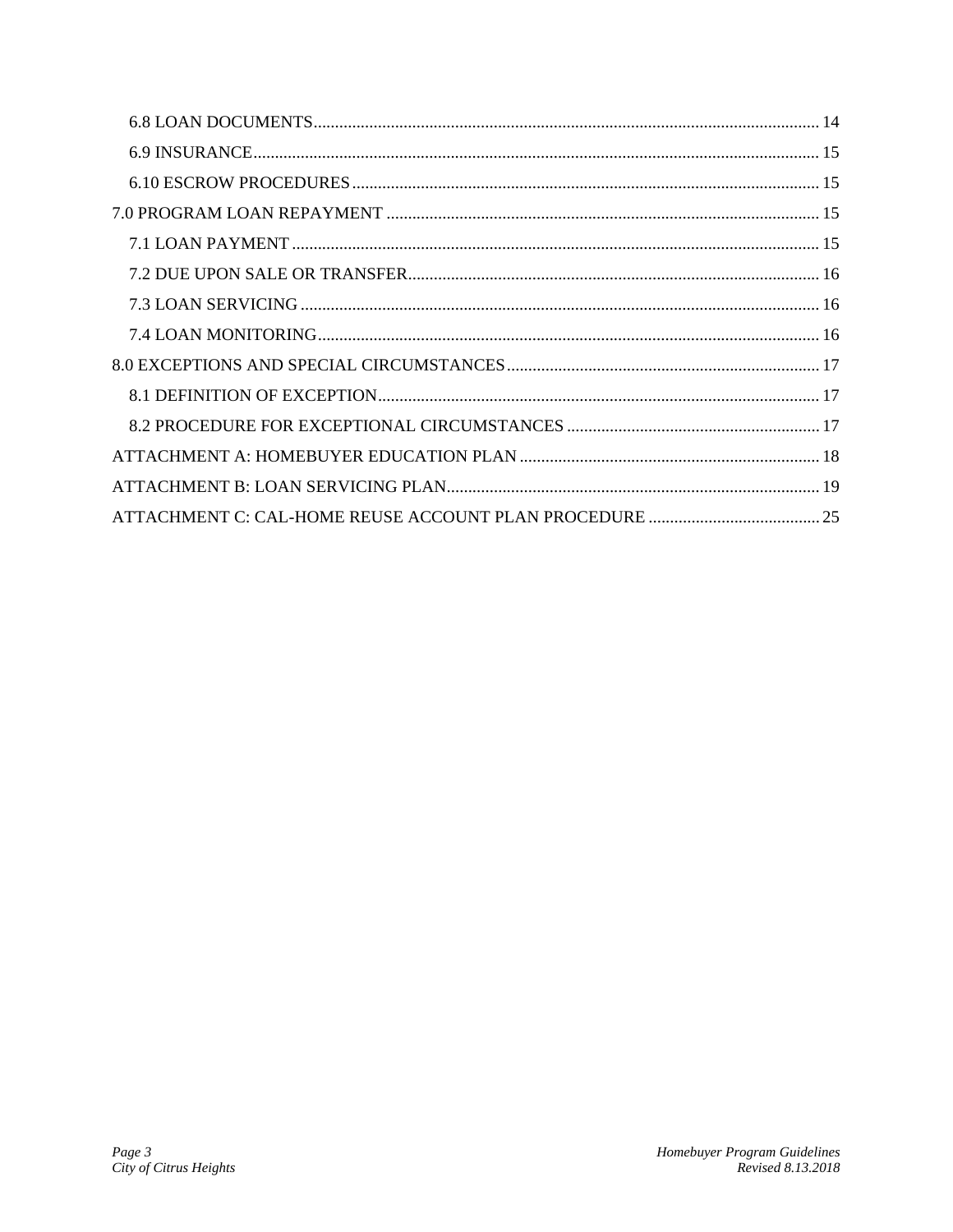## <span id="page-3-0"></span>**1.0 GENERAL**

## <span id="page-3-1"></span>**1.1 PROGRAM OVERVIEW**

The City of Citrus Heights ("City") has or plans to enter into a contractual relationship with the California Department of Housing and Community Development ("HCD") to administer a CalHome-funded firsttime homebuyer program (the "Program"). The Program is designed to provide assistance to eligible homebuyers in purchasing homes (also referred to herein as "housing units") located within the boundaries of Citrus Heights. The Program provides gap financing in the form of deferred payment, second-priority loans to be used toward the purchase price and closing costs of affordable housing units that will be occupied by the homebuyers as their primary residence. The Program will be administered by the Development Specialist II, who oversees the City's Housing and Grants Division (the "Development Specialist"), and/or her designee.

## <span id="page-3-2"></span>**1.2 PROGRAM OUTREACH AND MARKETING**

All outreach efforts will be conducted in accordance with state and federal fair lending regulations to assure nondiscriminatory treatment, outreach, and access to the Program. No person shall, on the grounds of age, ancestry, color, creed, physical or mental disability or handicap, marital or familial status, medical condition, national origin, race, religion, gender, or sexual orientation be excluded, denied benefits, or subjected to discrimination under the Program. The City will ensure all persons, including those qualified individuals with handicaps, have access to the Program.

- A. The Equal Opportunity Lender and Accessibility logos will be placed on all outreach materials produced by the City. Flyers or other outreach materials will be widely distributed in the Program-eligible area and will be provided to local social service agencies. The Program may sponsor homebuyer orientation classes to help educate homebuyers about the home-buying process and future responsibilities.
- B. The City will track the demographic characteristics of a) all persons submitting applications and b) all persons receiving assistance. The City will regularly conduct a characteristic analysis comparison of the Program's eligible area compared to the demographic characteristics of the population served by the Program and provide an explanation of any underserved segments of the population. U.S. Census or American Community Survey data will be used to obtain demographic data for comparison purposes. This information is used to show that protected classes (age, gender, ethnicity, race, and disability) are not being excluded from the Program. Fair housing marketing efforts will be adjusted based on the comparison analysis to ensure protected classes are reasonably represented in the Program.
- C. The Development Specialist and/or her designee will work with local real estate agents and primary lenders to explain the Program requirements for eligible housing units and homebuyers, and to review Program processes. Local real estate agents and primary lenders will also be encouraged to have their clients participate in the Program.

## <span id="page-3-3"></span>**1.3 NON-DISCRIMINATION REQUIREMENTS**

The Program will be implemented consistent with the City's commitment to non-discrimination. No person shall be excluded from participation in, denied the benefit of, or be subject to discrimination under any program or activity on the basis of his or her religion or religious affiliation, age, race, color, creed,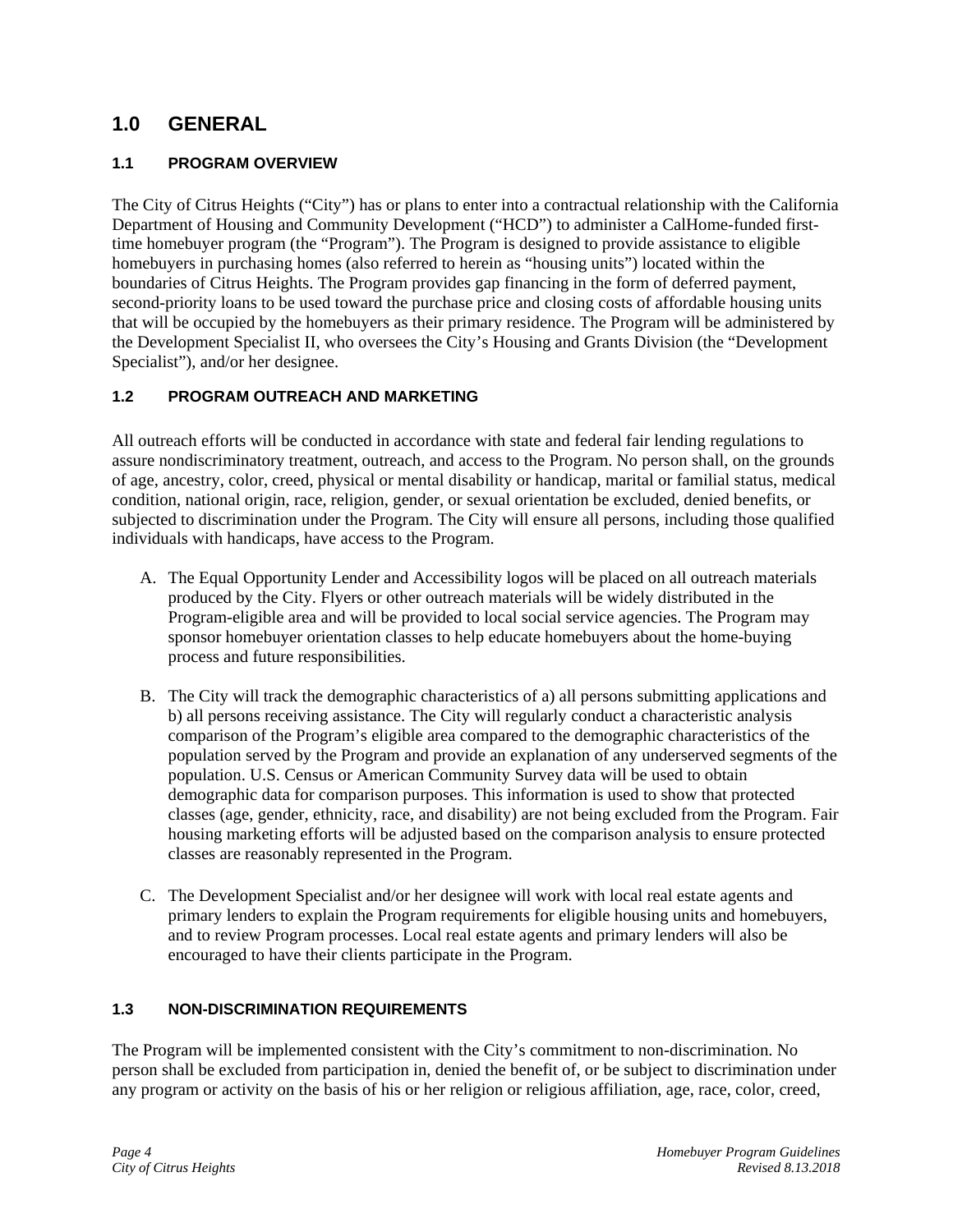gender, sexual orientation, marital status, familial status (children), physical or mental disability, nation origin, ancestry, or any other arbitrary cause.

## <span id="page-4-0"></span>**1.4 LOAN EVALUATION FORM**

Participation in the Loan Evaluation Team consists of three representatives appointed by the City Manager: Community Services Director, Finance Manager, and Economic Development Manager, or their designees. The Loan Evaluation Team will review each loan request and may approve it with or without conditions.

## <span id="page-4-1"></span>**2.0 PROGRAM PROCESS**

## <span id="page-4-2"></span>**2.1 APPLICATION PROCESS**

- A. The City will accept applications on a first-come, first-served basis. Each applicant shall complete an application form, which asks for sufficient information concerning income, employment, assets, and credit history to establish preliminary eligibility for Program participation. Applications will be deemed complete only if:
	- 1. All information is complete and submitted in the format requested.
	- 2. The application is signed and dated.
	- 3. A primary lender's pre-qualification letter is attached to the application.
- B. The City may stop accepting new applications at such time when the number of persons qualified to receive assistance exceeds the number that can reasonably be expected to secure funding through the Program.
- C. If the applicant meets the minimum criteria specified in these guidelines, their Program eligibility will be confirmed. Applicants may be required to provide additional and/or more recent documentation to confirm Program eligibility.

If the City encounters material discrepancies and/or misrepresentations, and/or there are income, asset, household composition, or other important questions that cannot be resolved to the satisfaction of the Development Specialist and/or her designee, the City reserves the right to deny assistance to the household. In this case, the applicant may re-apply after six months have elapsed from the time of written assistance denial.

D. Once the applicant's Program eligibility is confirmed, they may be invited to a briefing regarding their participation in the Program. At the briefing, the application is reviewed and the potential homebuyer is given a preliminary eligibility letter for the Program along with the instructions on proceeding in compliance with the Program regulations.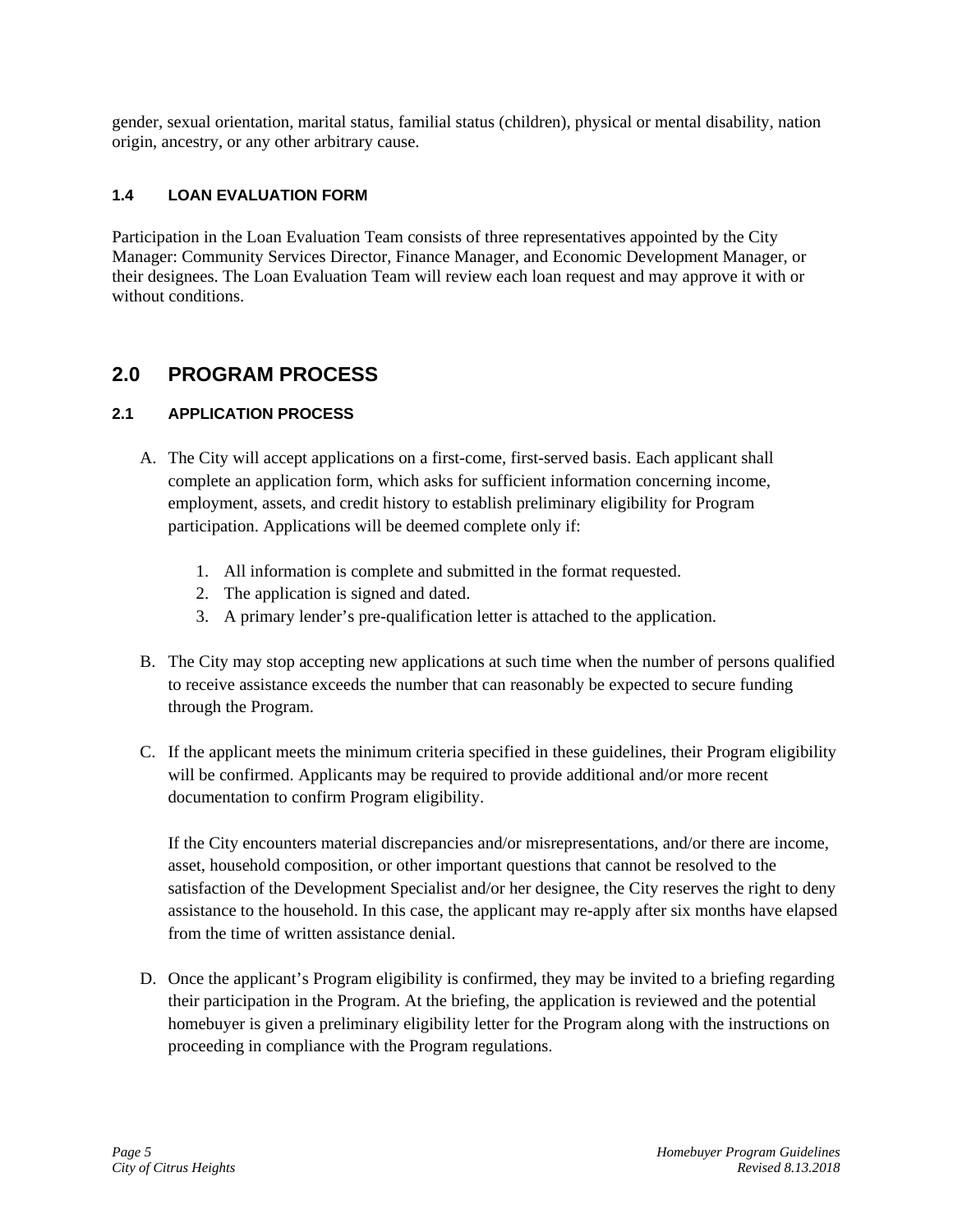The preliminary eligibility letter is based on information submitted by the applicant and is not an approval of a City loan. Final eligibility for the Program is determined after the applicant submits all of the required documentation associated with a home purchase. The City and the Loan Evaluation Team will evaluate the complete package at the time, including, if necessary, reevaluation of income.

E. The application is given 60 days in order to find a qualified home and secure a primary loan for the housing unit. Once the applicant has an accepted offer on a qualified home, then an additional 45 days will be added to allow the purchase to be completed and close escrow. (Additional time to close escrow may be granted at the City's sole discretion if the circumstances requiring extra time are beyond the buyer's control.) If during the 60-day time frame the potential homebuyer is unable to locate a qualified home they wish to purchase, an extension of up to 30 days may be given at the City's discretion. However, if it appears the potential homebuyer cannot participate in the Program, the reservation of funds will expire so that other applicants may be given an opportunity to participate in the Program.

## <span id="page-5-0"></span>**2.2 HOME PURCHASE PROCESS**

- A. The applicant selects an eligible housing unit (see Section 4) on which to make a purchase offer. As a part of making an offer, the applicant shall include the following provisions in the Purchase and Sale Agreement:
	- 1. The housing unit will be subject to inspection by the City and/or a qualified home inspector hired by the applicant. The housing unit must comply with California state law and current codes at the time of construction and local health and safety standards.
	- 2. The housing unit must be vacant prior to the close of escrow.
	- 3. The Purchase and Sale Agreement is contingent upon the household and housing unit meeting Program eligibility requirements and receiving Program loan approval.
- B. The applicant will submit an executed Purchase and Sale Agreement (California Association of Realtors standard form) and any required disclosures to the Development Specialist and/or her designee.
- C. The applicant (or the applicant's lender, on the applicant's behalf) submits the following documents:
	- 1. Purchase and Sale Agreement and any amendments/addendums (if not previously provided)
	- 2. Program disclosure statements (if applicable)
	- 3. Loan application (FNMA 1003) must be signed and dated
	- 4. Loan transmittal summary (FNMA 1003) must be signed and dated
	- 5. Good Faith Estimate
	- 6. Any other loan disclosures
	- 7. Current income and asset verifications
	- 8. Homebuyer education certificate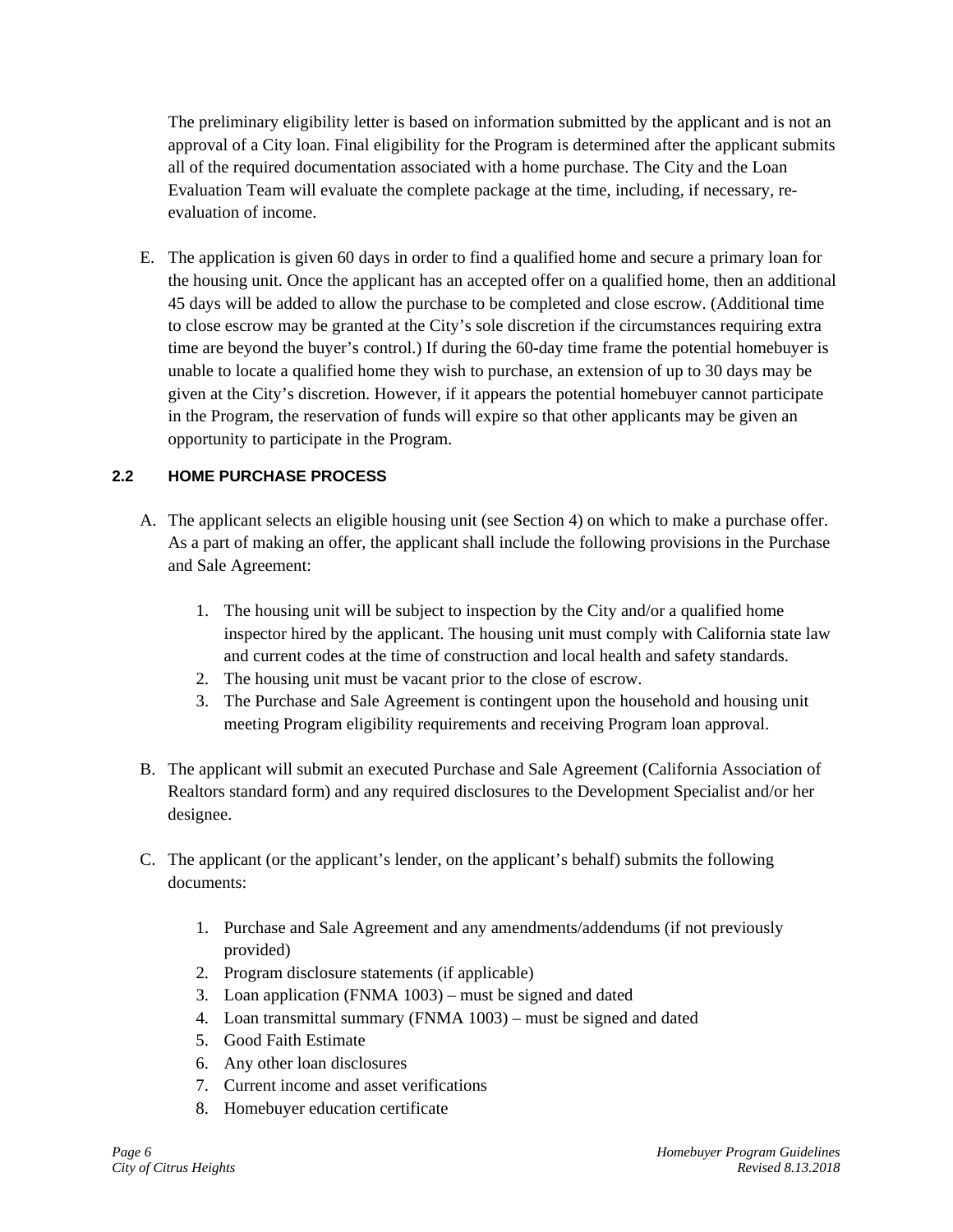- 9. Loan approval standard conditions acceptable
- 10. Loan rate lock
- 11. Appraisal (must contain photos)
- 12. Home inspection report
- 13. Pest report
- 14. Preliminary title report
- 15. Credit report
- 16. Rental verification (if requested)
- 17. Estimated settlement statement
- 18. Proof of funds for applicant contribution

After initial review of the documents, the Development Specialist and/or her designee will request any additional documents needed. Documents may be scanned and emailed, but any required originals shall be received through the mail before Program funds are committed to escrow.

Any significant discrepancies between these documents and/or the information the applicant submitted originally for application purposes will be required to be resolved to the satisfaction of the Development Specialist and/or her designee. The Development Specialist and/or her designee verifies applicant eligibility, housing unit and loan eligibility, and amount of assistance to be provided consistent with these guidelines.

- D. The City evaluates the applicant's finances to determine if the "gap" the difference between what the applicant can afford to borrow from a primary lender plus their own down payment, subtracted from the purchase price of the property. The City calculates the maximum loan amount and prepares a report summarizing the proposed transaction.
- E. The Development Specialist and/or her designee submits a recommendation to the City's Loan Evaluation Team for approval or denial, including the reasons for the recommendation and any conditions associated with a recommended approval. Once the Loan Evaluation Team determines the applicant's approval or denial, the Development Specialist and/or her designee provides written notification to the applicant of approval or denial with reason and, if denied, information on appeal procedures.
- F. When primary lender requirements and any City conditions of approval are met, the City provides required closing instructions and loan documents to the title company responsible for the transaction. Loan documents must be fully executed by both the borrower and the City (when applicable) prior to Program funds being deposited into escrow.

## <span id="page-6-0"></span>**3.0 APPLICANT QUALIFICATION**

## <span id="page-6-1"></span>**3.1 INCOME REQUIREMENTS**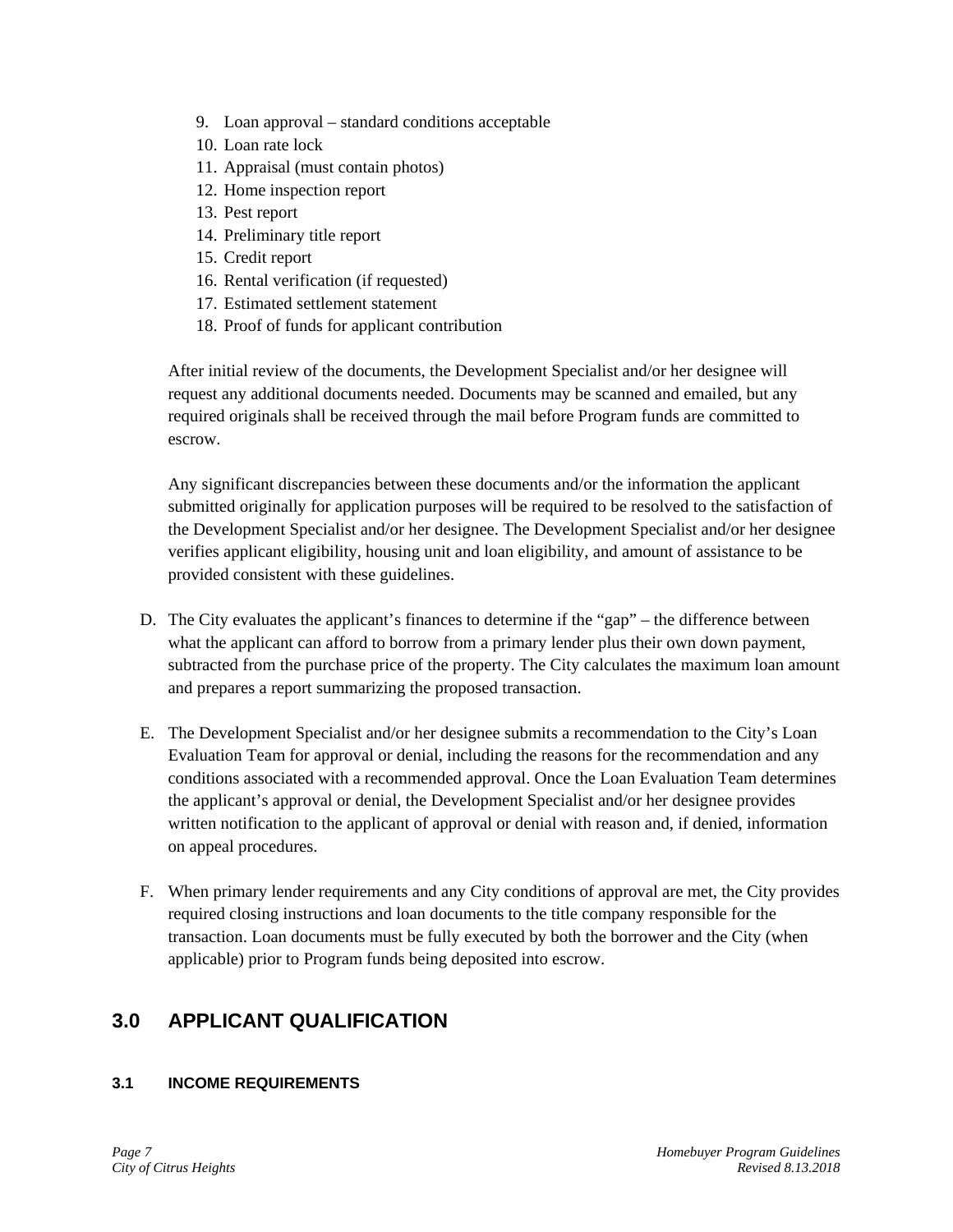All applicants must certify that they meet the household income eligibility requirements for the Program and have their household income documented. The income limits in place at the time of loan approval will apply when determining income eligibility. All applicants must have incomes at or below the lowincome limit for Sacramento County, adjusted by household size, as published by HCD, and available at <http://www.hcd.ca.gov/hpd/hrc/rep/state/incNote.html> (Official State Income Limits).

See Section 3.7 for more information on the income qualification process.

#### <span id="page-7-0"></span>**3.2 FIRST-TIME HOMEBUYER STATUS**

Eligible applicants must be first-time homebuyers. According to Title 25, Section 7716(m), of the California Code of Regulations:

"First-time homebuyer" means a borrower(s) who has not owned a home during the three-year period before the purchase of a home with CalHome assistance, except that the following individual or individuals may not be excluded from consideration as a first-time homebuyer under this definition:

1. A displaced homemaker who, while a homemaker, owned a home with his or her spouse or resided in a home owned by the spouse. A displaced homemaker is an adult who has not, within the preceding two years, worked on a full-time basis as a member of the labor force for a consecutive twelve-month period and who has been unemployed or underemployed, experienced difficulty in obtaining or upgrading employment and worked primarily without remuneration to care for his or her home and family;

2. A single parent who, while married, owned a home with his or her spouse or resided in a home owned by the spouse. A single parent is an individual who is unmarried or legally separated from a spouse and has one or more minor children for whom the individual has custody or joint custody or is pregnant; or

3. An individual or individuals who own(s) or owned, as a principal residence during the three-year period before the purchase of a home with CalHome assistance, a dwelling unit whose structure is:

a. Not permanently affixed to a permanent foundation in accordance with local or state regulations; or

b. Not in compliance with state, local, or model building codes and cannot be brought into compliance with such codes for less than the cost of construction a permanent structure.

The City will review applicant-provided information, three years of federal tax returns, credit report, and current and previous residence ownership information (if residences are located in Sacramento County) to verify there is no record of property ownership in the previous three years.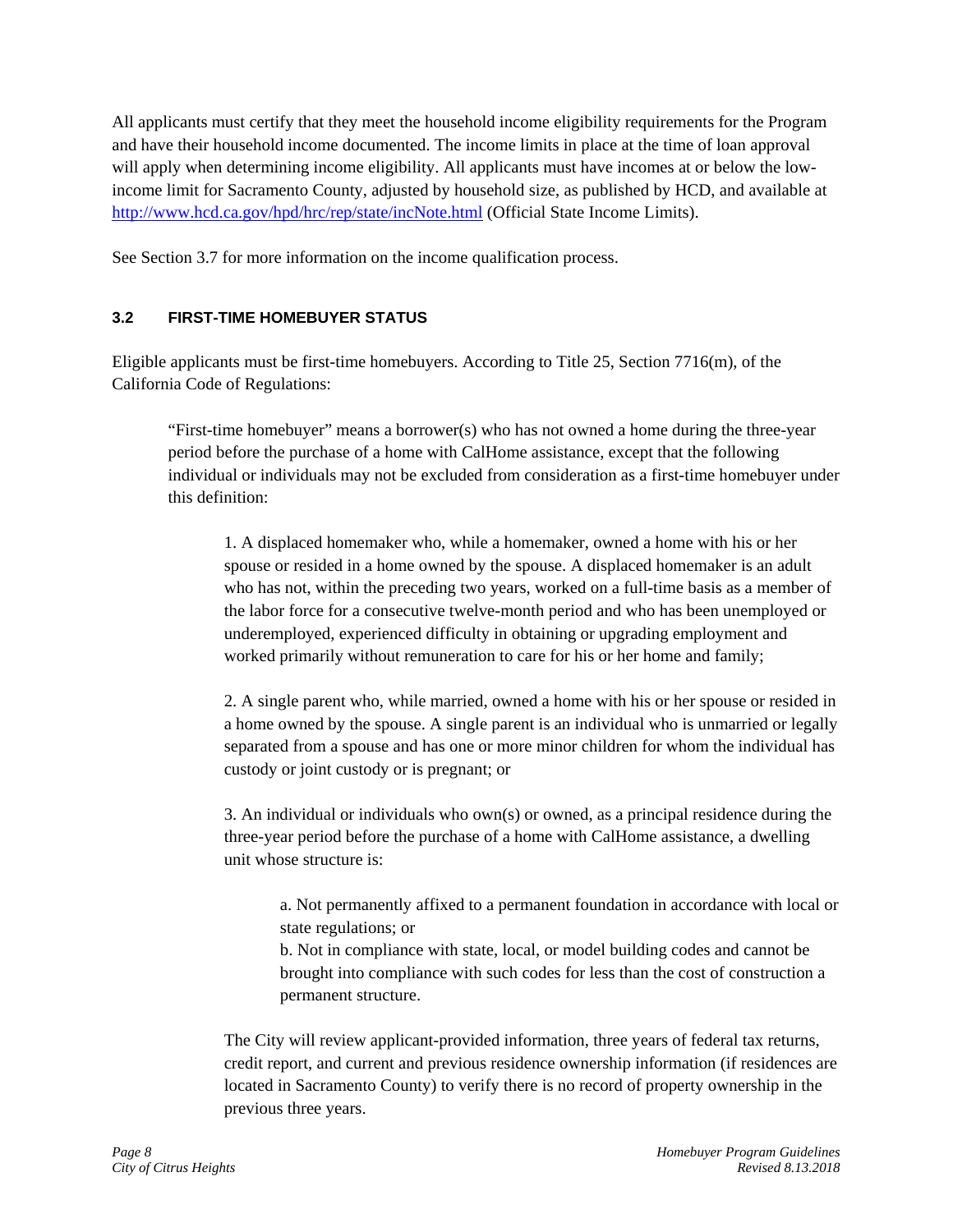## <span id="page-8-0"></span>**3.3 CITIZENSHIP STATUS**

Only U.S. citizens and qualified aliens are eligible to receive loans through the Program.

## <span id="page-8-1"></span>**3.4 CREDIT SCORE**

A minimum credit score of at least 650 is required for all applicants who will be listed on the property title. Applicants will be required to explain any derogatory items on their credit record. The City may request additional information from the applicant after a review of credit history.

Full payment through escrow of any accounts in collections or with a "charge off" status, including medical charges, will be a condition of the City's loan approval. The Program loan may not be used toward these payments.

## <span id="page-8-2"></span>**3.5 HOMEBUYER EDUCATION**

All Program participants are required to attend a City-approved homebuyer education class. The City contracts with NeighborWorks Homeownership Center ("NeighborWorks") to provide approved homebuyer education classes at no cost to program participants. The homebuyer education class must be an eight-hour course offered by a HUD-approved homebuyer counseling agency. The homebuyer education class will cover such topics as the following: preparing for homeownership, available financing, credit analysis, loan closing, homeownership responsibilities, home maintenance, impact of refinancing, and loan servicing. Upon completion of the City-approved homebuyer education class, NeighborWorks will issue a certificate of successful completion to the participant. See Attachment A for the Homebuyer Education Plan.

A certificate of completion must be received prior to the City funding of the loan, and it is preferred that the education be completed prior to consideration of loan approval by the Loan Evaluation Team. Counseling must have occurred within three years (36 months) of the date of the applicant's loan application in order to meet this requirement.

The homebuyer education class must be completed in person by all individuals proposed to be on the title to the property. Online homebuyer education is not acceptable except in rare circumstances and must be approved by the Development Specialist and/or her designee beforehand. Scheduling challenges due to work circumstances will not qualify an applicant for an exception to the in-person attendance requirement.

## <span id="page-8-3"></span>**3.6 MINIMUM CONTRIBUTION**

Program participants must contribute a minimum down payment of one percent (1%) of the purchase price, but may contribute more if desired. The participant's contribution may not be used toward closing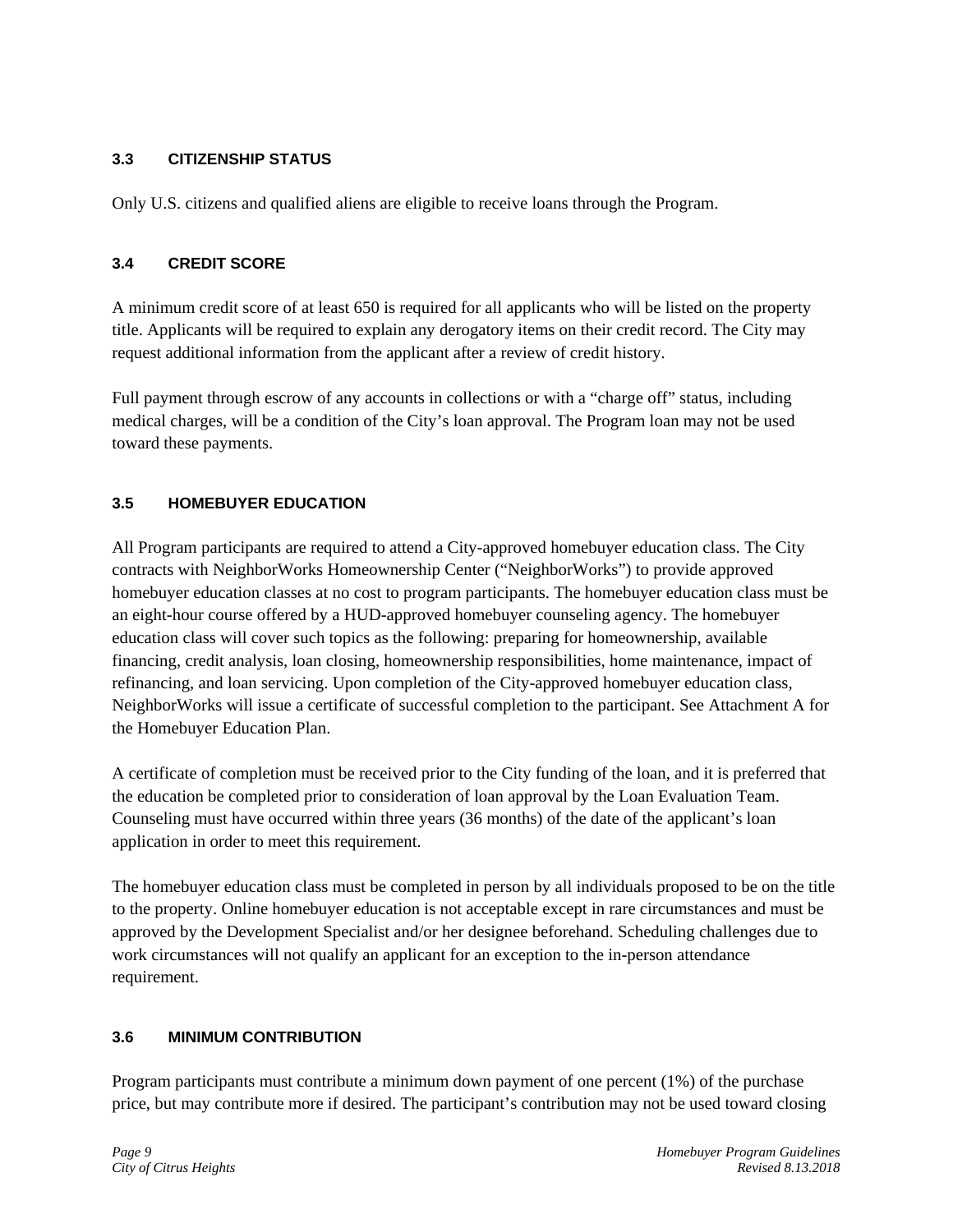costs. Seller credits, lender credits, and/or agent credits may not be counted toward the participant's minimum contribution. However, gift funds, if sourced appropriately, are acceptable.

Eligible households must document that they have the funds necessary for down payment and closing costs as required by the primary lender and the City. The Program's down payment requirement is in place even if the primary lender has a lower down payment requirement. If the primary lender has a higher down payment requirement, there is no additional down payment requirement required by the Program.

## **3.7 INCOME QUALIFICATION PROCESS**

## A. Definitions

1. *Asset* means a cash or non-cash item that can be converted to cash. The value of necessary items such as furniture and automobiles are not included. It is the income earned (e.g. interest on a savings account), not the asset value, which is counted in household income.

2. *Asset cash value* means the market value less reasonable expenses required to convert the asset to cash, including, for example, penalties or fees for converting financial holdings, and costs for selling real property. The asset cash value (rather than the market value) of an item is counted as an asset.

3. *Household* means one or more persons who will occupy a housing unit. Non-related live-in caretakers paid from an outside source, unborn children, and foster children do not count in family size determination. Children are counted in family size determination only if they reside with the household at least fifty percent of the time.

4. *Household income* is the annual gross income of all adult household members that is projected to be received during the coming 12-month period, and will be used to determine program eligibility. Refer to Income Inclusions and Exclusions in Title 25, Section 6914, of the California Code of Regulations for further guidance to the types of incomes to be included or excluded when calculating gross annual income. For those types of income counted, gross amounts (before any deductions have been taken) are used. The household's projected ability to pay must be used, rather than past earnings, when calculating income.

B. Projected household income will be used to determine whether the applicant is at or below the published HCD income limits. Income qualification criteria, as shown in the most recent CalHome Operations Handbook, will be followed to independently determine and certify the household's annual gross income.

C. The City will compare its calculation of household income to the income the primary lender used when qualifying the household, recognizing that the primary lender is usually underwriting to FHA or conventional loan guidelines and may not calculate the household income or assets in the same way as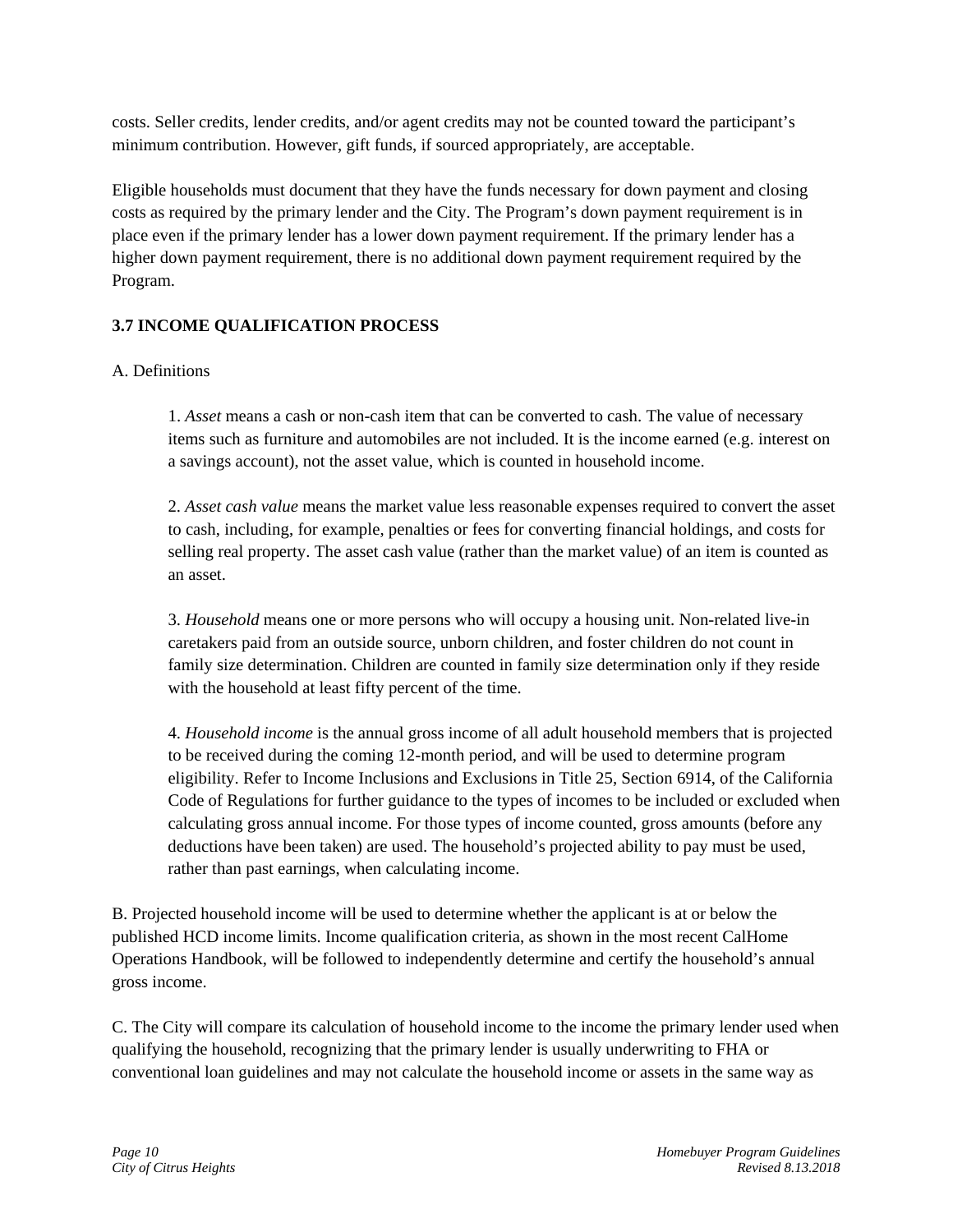required by the Program. If the primary lender's calculation of income is substantially higher than the City's, the City's calculation will be reviewed and/or a note of explanation will be placed in the file.

D. Income will be verified by reviewing and documenting tax returns, copies of pay stubs or other wage receipts, subsidy award letters or checks, banking and investment statements, and, if necessary, thirdparty verification of employment forms sent to employers. Other documentation necessary to confirm or calculate a household's income or assets may be required if deemed necessary by the Development Specialist and/or her designee. All documentation shall be dated within six months prior to loan closing and kept in the applicant file and held in strict confidence.

E. There is no asset limitation for participation in the Program. Income from assets, however, is recognized as part of annual income. Assets used for down payment and deposited into an escrow account may be removed from consideration in income calculation.

F. Income verification may not be more than six months old at the time of loan funding (i.e. loan closing). Applicants who were qualified more than six months before their funding date must be re-qualified prior to loan funding.

## <span id="page-10-0"></span>**4.0 HOUSING UNIT ELIGIBILITY**

## <span id="page-10-1"></span>**4.1 LOCATION AND CHARACTERISTICS**

A. Housing units to be purchased must be located within the boundaries of the City of Citrus Heights.

B. Housing unit types eligible for the Program are new or previously-owned single-family residences (including halfplexes) or condominiums. Manufactured homes are not allowed unless on a permanent foundation system and on real property to be owned by the applicant. New homes are eligible only if construction is complete at the time a purchase offer is made.

C. All housing units must be in compliance with State and local codes and ordinances in effect at the time of construction or substantial rehabilitation.

D. Housing units located within a 100-year flood zone will be required to provide proof of flood insurance with an endorsement naming the City of Citrus Heights as loss payee.

E. Housing units must be free of any deed restriction that would affect the resale of the property.

## <span id="page-10-2"></span>**4.2 MAXIMUM PURCHASE PRICE**

The maximum allowable purchase price for eligible housing units shall be no higher than one hundred percent (100%) of the current median sales price of a single-family home in Sacramento County, as established by comparable sales or information provided by DataQuick or other reputable sources. The maximum purchase price will generally be adjusted annually, but may be adjusted as frequently as monthly in order to accommodate a rapidly changing market.

## <span id="page-10-3"></span>**4.3 INSPECTION REQUIREMENTS**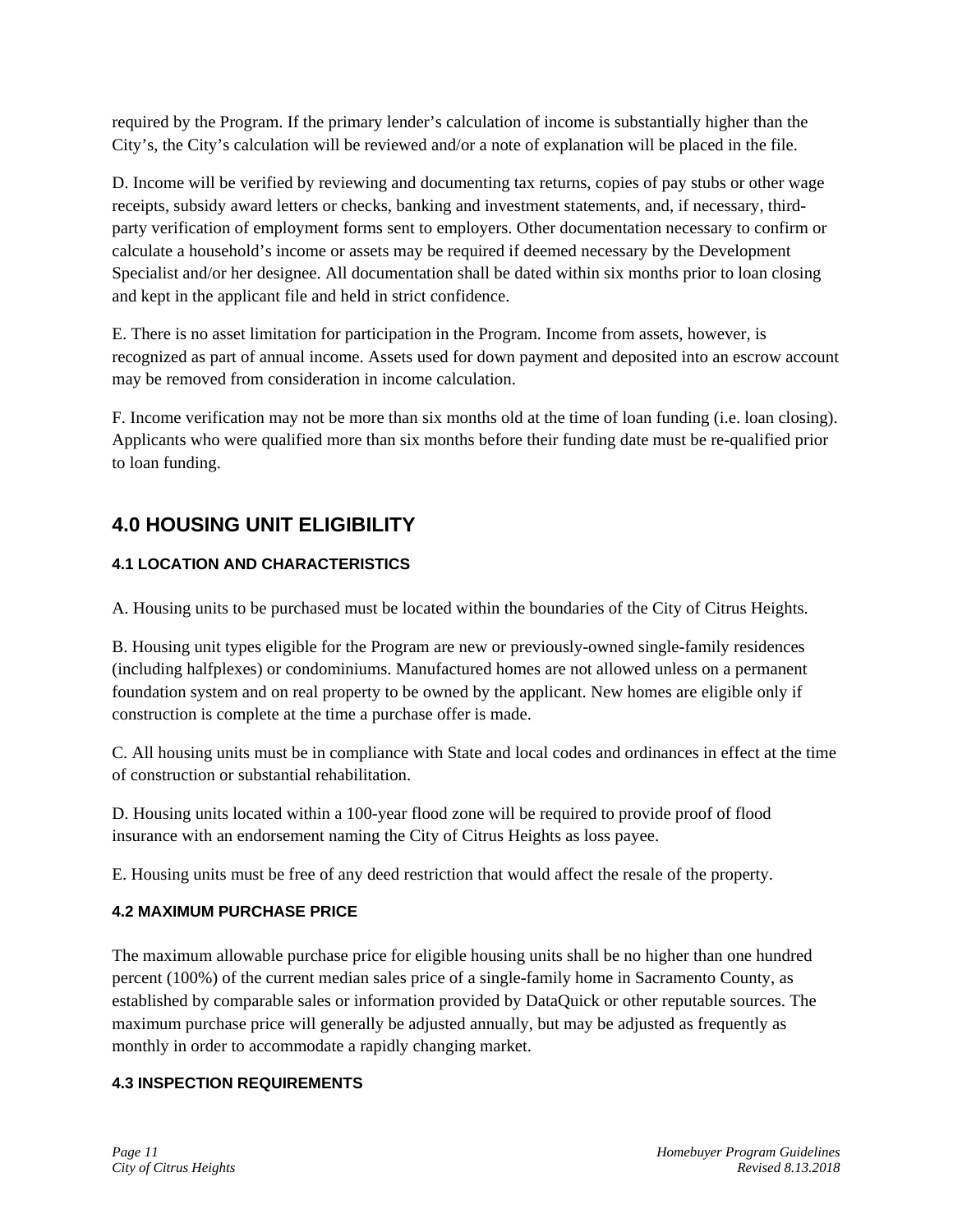All eligible housing units must be safe and habitable prior to the close of escrow.

Once the applicant has executed a purchase agreement for a housing unit, and prior to a commitment of Program funds, the following steps must be taken for the housing unit to ensure there are no health and safety hazards:

A. Applicants must obtain a pest inspection report prepared by a qualified pest inspection company at their own cost. The pest report will identify any deficiencies that need to be corrected. Section 1 items must be cleared.

B. Applicants must obtain a home inspection report prepared by a certified home inspector at their own cost. The certified housing inspector must conduct an inspection in compliance with California Business and Professions Code section 7195, et seq., which must include a walk through the housing unit, determine if it is structurally sound, and identify any code-related and/or health and safety deficiencies that need to be corrected. A list of required repair items will be given to the applicant and their real estate agent to be negotiated with the seller.

C. Upon completion of all work required by the City, appraiser, pest inspector, and/or certified housing inspector, a final inspection will be conducted prior to close of escrow.

## <span id="page-11-0"></span>**4.4 APPRAISED VALUE**

All eligible housing units must have values supported by an appraisal. Appraisals must be performed by independent, state-licensed appraisers with the knowledge and experience necessary to evaluate residential property.

Only the *sales of comparable properties* approach to valuation is acceptable. Comparable sales used to estimate value should have occurred within the prior six months. The appraisal value must be equal to or greater than the contracted purchase price of the property.

Cash transactions and oral agreements outside of escrow are prohibited. Any agreements between the buyer, seller, and/or real estate agent must be included in the purchase agreement and/or escrow instructions.

## <span id="page-11-1"></span>**5.0 PRIMARY LOAN**

Prior to obtaining a loan from the City, a homebuyer must provide evidence of financing for the maximum amount the Primary Lender is willing to loan (the "primary loan").

## <span id="page-11-2"></span>**5.1 LOAN TYPE AND TERM**

The primary loan shall be fully amortized and have a term "all due and payable" in 30 years. There shall not be a balloon payment due before the maturity date of the Program loan. The primary loan shall not include provisions for negative amortizations of principal increases of deferred interest. Graduated payment loan are not allowed.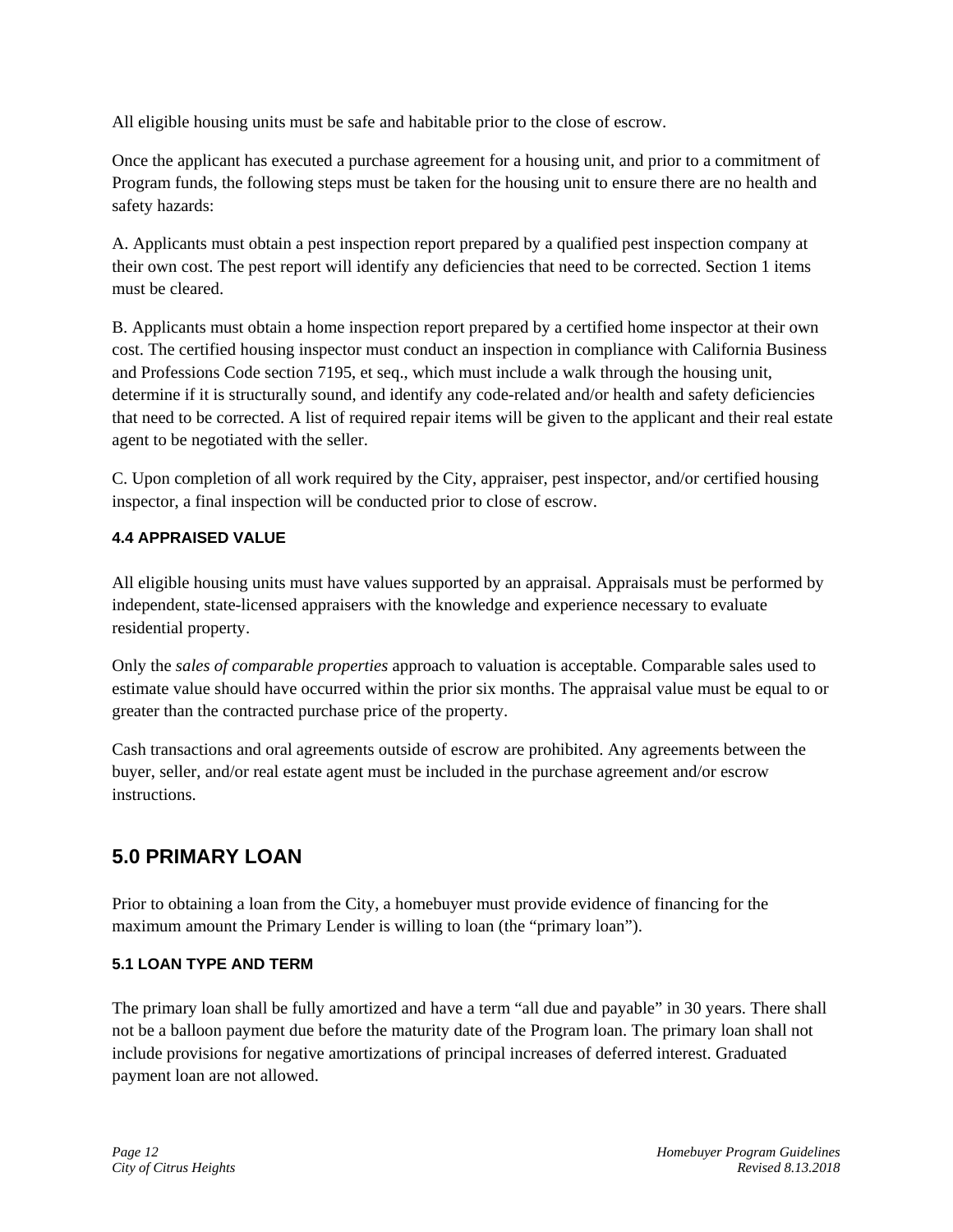## <span id="page-12-0"></span>**5.2 INTEREST RATE**

The primary loan must have a fixed interest rate in line with or below the current market rate. No temporary interest rate buy-downs are permitted. A permanent interest rate buydown is permitted as long as it does not cost more than one percent (1%) of the loan amount.

#### <span id="page-12-1"></span>**5.3 QUALIFYING RATIOS**

The front-end (housing) debt-to-income ratio shall be no more than 38% and is the percentage of a borrower's gross monthly income (before deductions) that would cover the cost of the loan principal and interest payment, property taxes, property insurance, mortgage insurance, and HOA dues, if any.

The back-end (total) debt-to-income ratio shall be no more than 42% and is the percentage of a borrower's gross monthly income that would cover the cost of housing as described in the paragraph above, plus any other monthly debt payments like car or personal loans and credit card debt, as well as child support and alimony payments.

For purposes of calculating ratios, the City shall use the higher of the City's income calculation and the lender's income calculation.

## <span id="page-12-2"></span>**6.0 PROGRAM LOAN**

#### <span id="page-12-3"></span>**6.1 MAXIMUM ASSISTANCE AMOUNT**

The amount of direct Program assistance shall not exceed \$40,000 or twenty percent (20%) of the purchase price, whichever is less. When considered with other available financing and assistance, the Program assistance will only be in the amount necessary to ensure affordable monthly mortgage payments and enable the Borrower to purchase the home, since the CalHome loan is considered gap financing.

## <span id="page-12-4"></span>**6.2 CLOSING COSTS**

Non-recurring costs such as credit report, escrow, closing and recording fees, and title report and title insurance, title updates and/or related costs may be included in the Program loan. The maximum amount of closing costs included in the Program loan will be three percent (3%) of the purchase price or the total of non-recurring closing costs, whichever is less. Closing costs paid by the seller and/or lender (including through lender credits) will not be eligible for inclusion in the Program's closing costs calculation.

#### <span id="page-12-5"></span>**6.3 ASSISTANCE CALCULATION**

The actual amount of a participant's Program subsidy shall be computed according to the housing ratio parameters specified in Section 5.3. Each borrower shall receive only the subsidy needed to allow them to become a homeowner while keeping their housing costs affordable. The City will use the front-end ratio to determine if the amount of the proposed primary loan is acceptable and, ultimately, the Program subsidy amount required, bridging the gap between the acquisition cost (purchase price plus closing costs) less down payment, and the amount of the primary loan. In the event that the borrower's back-end ratio is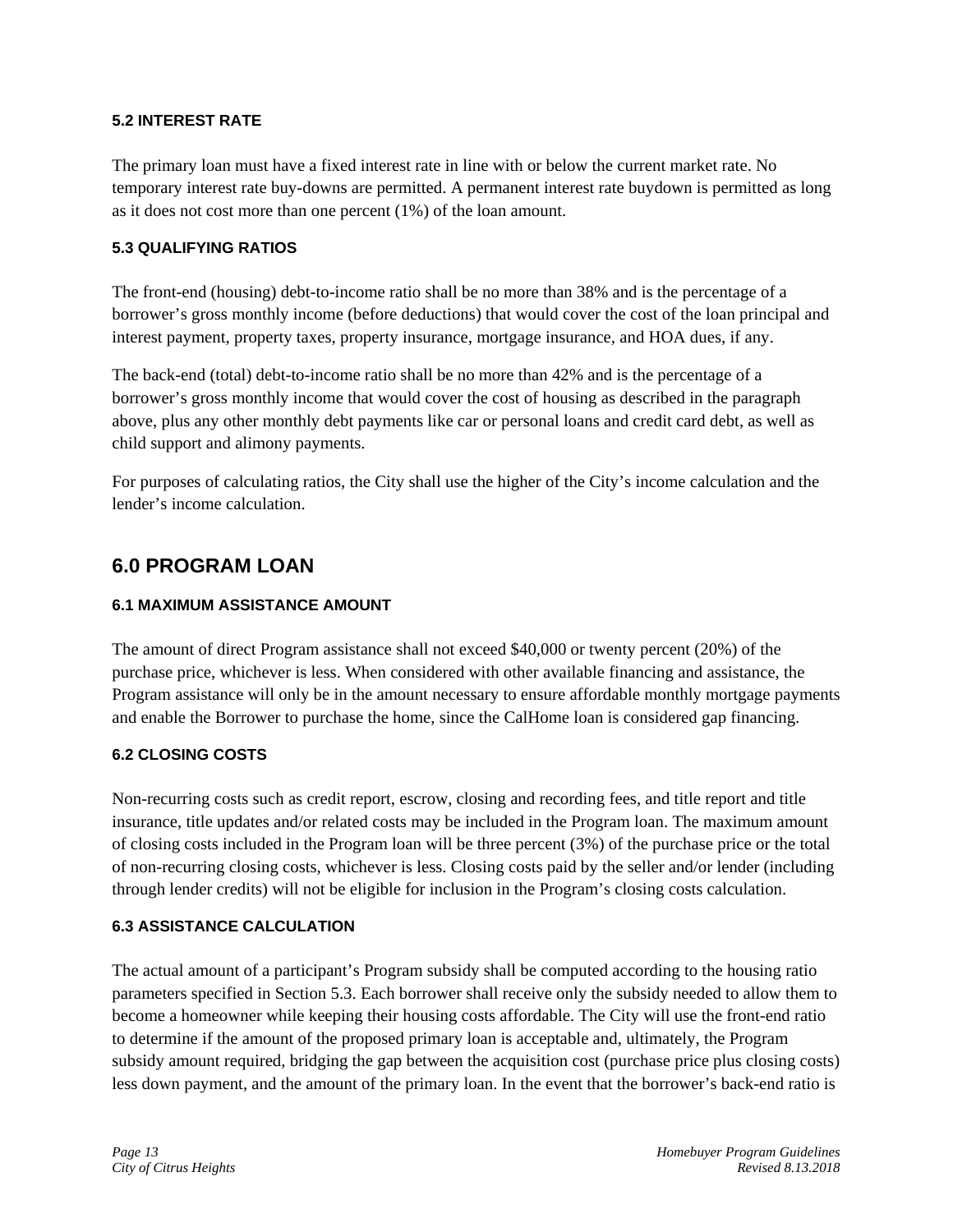below the minimum, the Program subsidy will not exceed that required to bring the borrower's total debtto-income payment ratio to the minimum back-end ratio.

Qualifying ratios are only a rough guideline in determining a potential borrower's creditworthiness. Other factors, such as credit history, income stability, amount of down payment, and size of loan may influence the decision to approve or disapprove a particular loan.

#### <span id="page-13-0"></span>**6.4 LOAN TERMS**

All Program assistance shall be made in the form of a deferred payment loan. Both interest and principal shall be deferred.

The Program loan's term shall be for thirty (30) years. The loan must be secured against the property through, at a minimum, a recorded Deed of Trust.

#### <span id="page-13-1"></span>**6.5 INTEREST RATE**

The Program loan's interest rate shall be three percent (3%) simple interest. Loan principal shall not be forgiven, and the loan period cannot be extended.

## <span id="page-13-2"></span>**6.6 COMBINED LOAN-TO-VALUE RATIO**

The loan-to-value ratio for a Program loan, when combined with all other indebtedness to be secured by the property, shall not exceed 99 percent of the sales price plus a maximum of up to 5 percent of the sales price to cover actual closing costs. The combined loan-to-value ratio must include all subordinate financing.

#### <span id="page-13-3"></span>**6.7 SUBORDINATE FINANCING**

Several funding sources might be required in order for a low-income household to obtain a home. Subordinate loans may be used to cover mortgage subsidy costs that exceed the Program maximum loan amount. All subordinate liens must have the payments deferred and the term must be for at least as long as the term of the Program loan, unless the subordinate loan will be forgiven prior to the Program loan term.

Subordinate financing that involves a resale restriction must be recorded after the Program loan and will be prohibited if the resale restriction cannot be extinguished by payoff of the subordinate financing.

The lien securing repayment of the Program loan shall be subject only to those liens, encumbrances, and other matters of record that have been reviewed and approved by the City. The Program loan must be recorded in the first lien position after the amortized primary loan. Junior lien holders may be required to execute a subordination agreement to subordinate their liens to the Program loan.

#### <span id="page-13-4"></span>**6.8 LOAN DOCUMENTS**

The borrower(s) shall sign, at a minimum, the following documents:

A. Loan Agreement;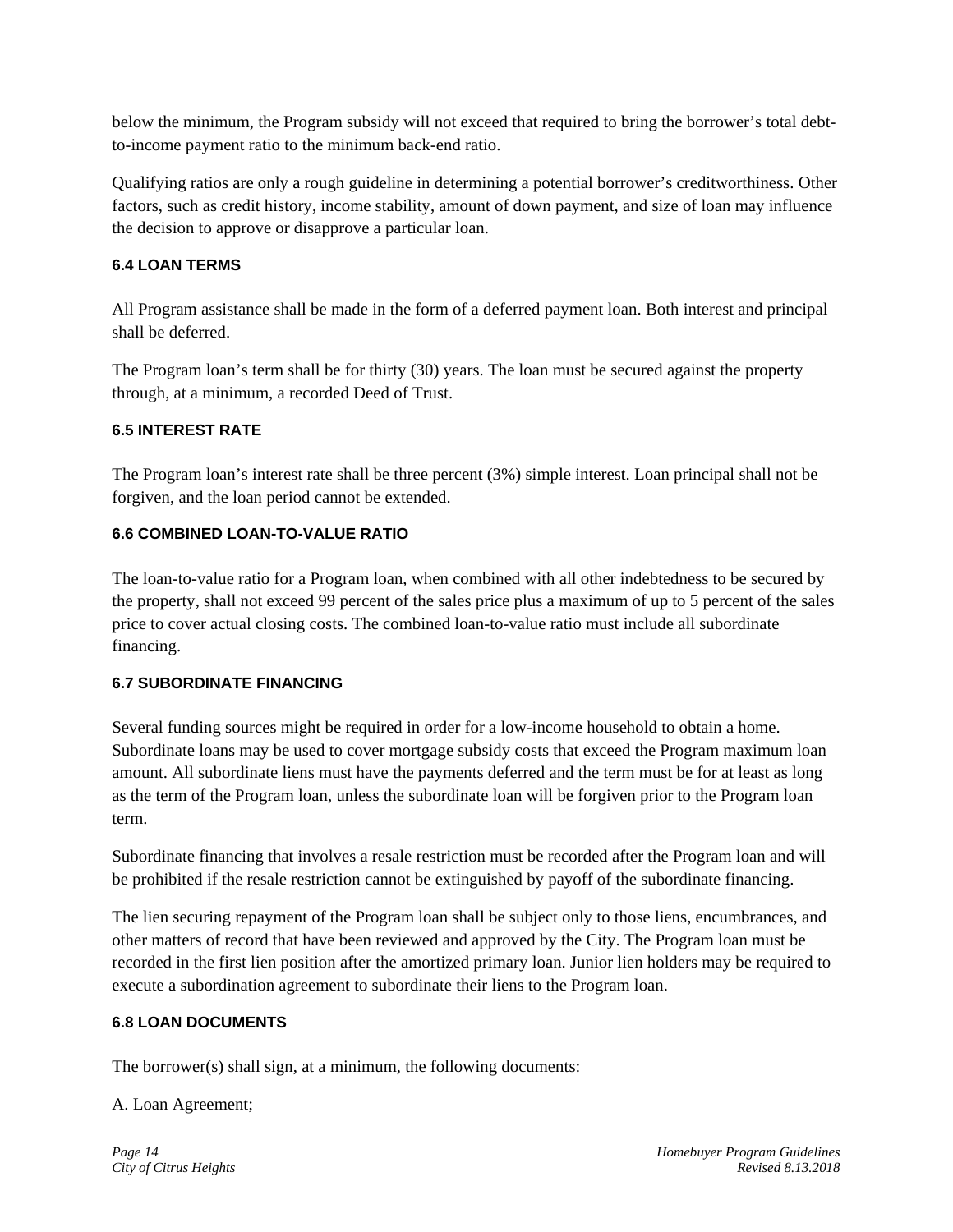B. Promissory Note;

C. Deed of Trust;

D. Statutory lending notices (e.g., Truth in Lending disclosure); and

E. Request for Notice of Default.

Documents will be provided to the escrow company for the borrower to sign. The City's escrow instructions will specify that the Deed of Trust and Request for Notice of Default are to be recorded with the Sacramento County Clerk-Recorder concurrently with the senior lender's documents.

#### <span id="page-14-0"></span>**6.9 INSURANCE**

At the time of escrow closing, the City shall be named as an additional loss payee on fire, flood (if required), and extended coverage insurance for the length of the loan and in an amount sufficient to cover all encumbrances or full replacement cost of the housing unit. A policy of title insurance naming the City as insured is also required.

#### <span id="page-14-1"></span>**6.10 ESCROW PROCEDURES**

The escrow/title company shall review the escrow instructions provided by the City and shall issue a California Land Title Association (CLTA) and the American Land Title Association (ALTA) policy after closing. The CLTA policy is issued to the homebuyer and protects them against failure of title based on public records and against such unrecorded risks as forgery of a deed. The ALTA policy is issued to each lender providing additional coverage for the physical aspects of the property as well as the homebuyer's title failure. These aspects include anything which can be determined by only physical inspection, such as correct survey lines, encroachments, mechanics liens, mining claims, and water rights. The City instructs the escrow/title company in the escrow instructions as to what may show on the policy, the amount of insurance on the policy (all liens should be covered), and the loss payee (each lender should be listed as a loss payee and receive an original ALTA).

Cash out of escrow to the borrower is limited to the amount deposited into escrow by the borrower and not needed for any lender-required down payment. Excess cash over that described above shall be paid to the City, deposited into the City's Reuse Account, and credited as a principal reduction of the homebuyer's loan. Seller, lender, and/or agent credits that create a cash-back situation shall be considered excess cash.

## <span id="page-14-2"></span>**7.0 PROGRAM LOAN REPAYMENT**

## <span id="page-14-3"></span>**7.1 LOAN PAYMENT**

A. Borrowers may make voluntary payments. Borrowers may begin making payments at any time.

B. Program loan payments must be made to: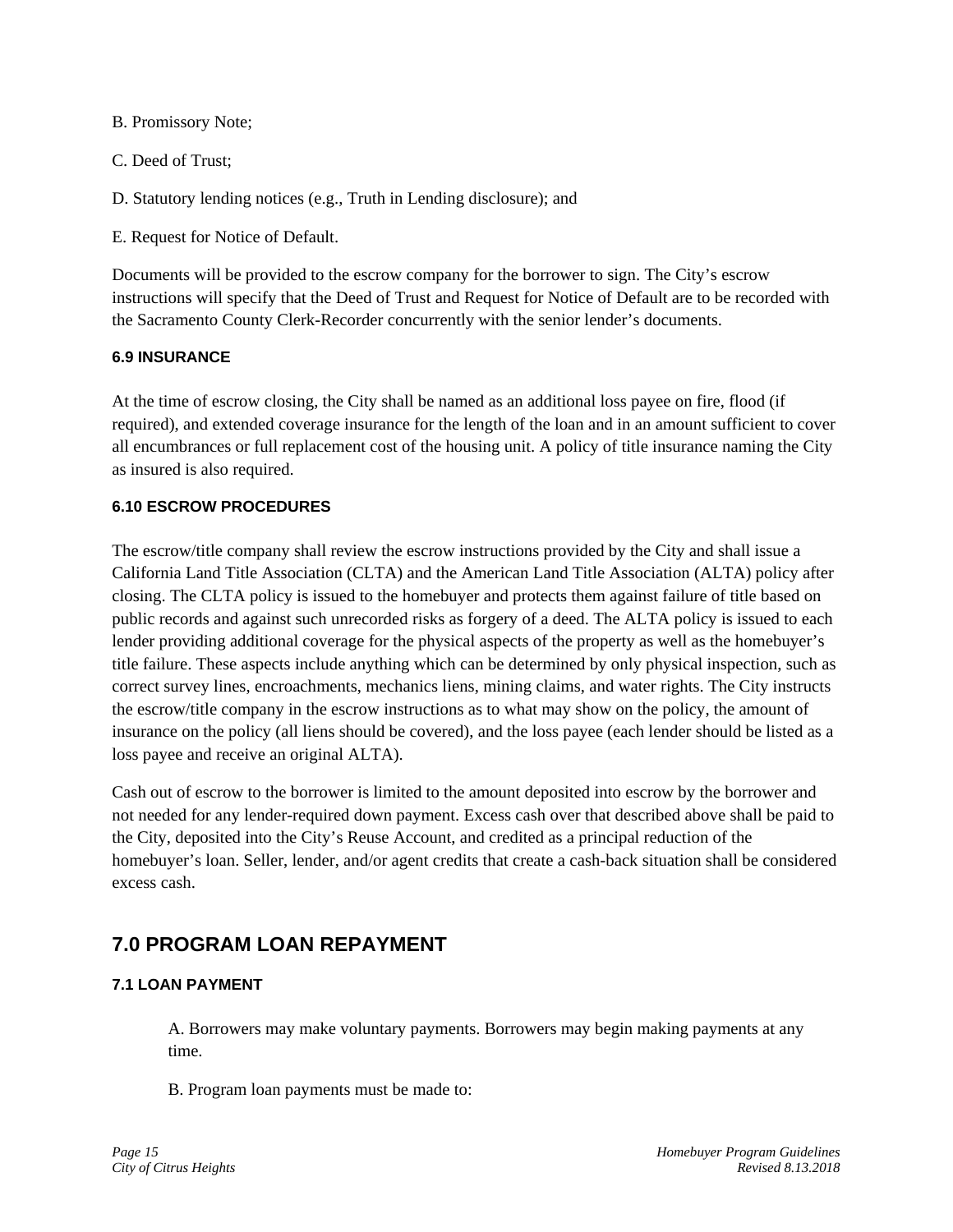City of Citrus Heights 6360 Fountain Square Drive Citrus Heights, CA 95621

Attn: Housing and Grants Division

C. The City may, at its discretion, enter into an agreement with a third party to collect and distribute payments and/or complete all loan servicing aspects of the Program.

## <span id="page-15-0"></span>**7.2 DUE UPON SALE OR TRANSFER**

In the event that a borrower sells, transfers title, or discontinues primary residence in the purchased property for any reason, the principal balance of the Program loan is immediately due and payable to the City.

A. The borrower shall be assured a fair return on investment, including the borrower's investment and any capital improvement. If the net proceeds are insufficient for the City to recapture the balance of Program loan owed, the City shall share the net proceeds with the owner in proportion to each party's investment in the property. The net proceeds are the sales price less repayment of the primary loan and the reasonable and customary closing costs paid by the owner.

B. If an owner wants to convert the property to a rental unit, or any commercial or non-residential use, the loan is due and payable.

C. The loan will be in default if the borrower fails to maintain required fire or flood insurance or fails to pay property taxes. See Attachment B on loan defaults for further information on property restrictions.

## <span id="page-15-1"></span>**7.3 LOAN SERVICING**

See Attachment B for loan servicing policies and procedures. **All loans must be repaid.** All legal means to ensure the repayment of a delinquent loan as outlined in the Loan Servicing Plan will be pursued.

The City will be the receiver of loan payments and will maintain a financial record-keeping system to record payments and file statements on payment status. The City will accept loan payments from borrowers prepaying deferred loans, and from borrowers making payments in full upon sale or transfer of the property. Payments shall be deposited and accounted for in the City's Reuse Account. See Attachment C for the City's Reuse Account Plan.

## <span id="page-15-2"></span>**7.4 LOAN MONITORING**

The City will monitor borrowers and their housing units to ensure adherence to Program requirements including, but not limited to, the following:

A. Owner-occupancy

B. Property tax payment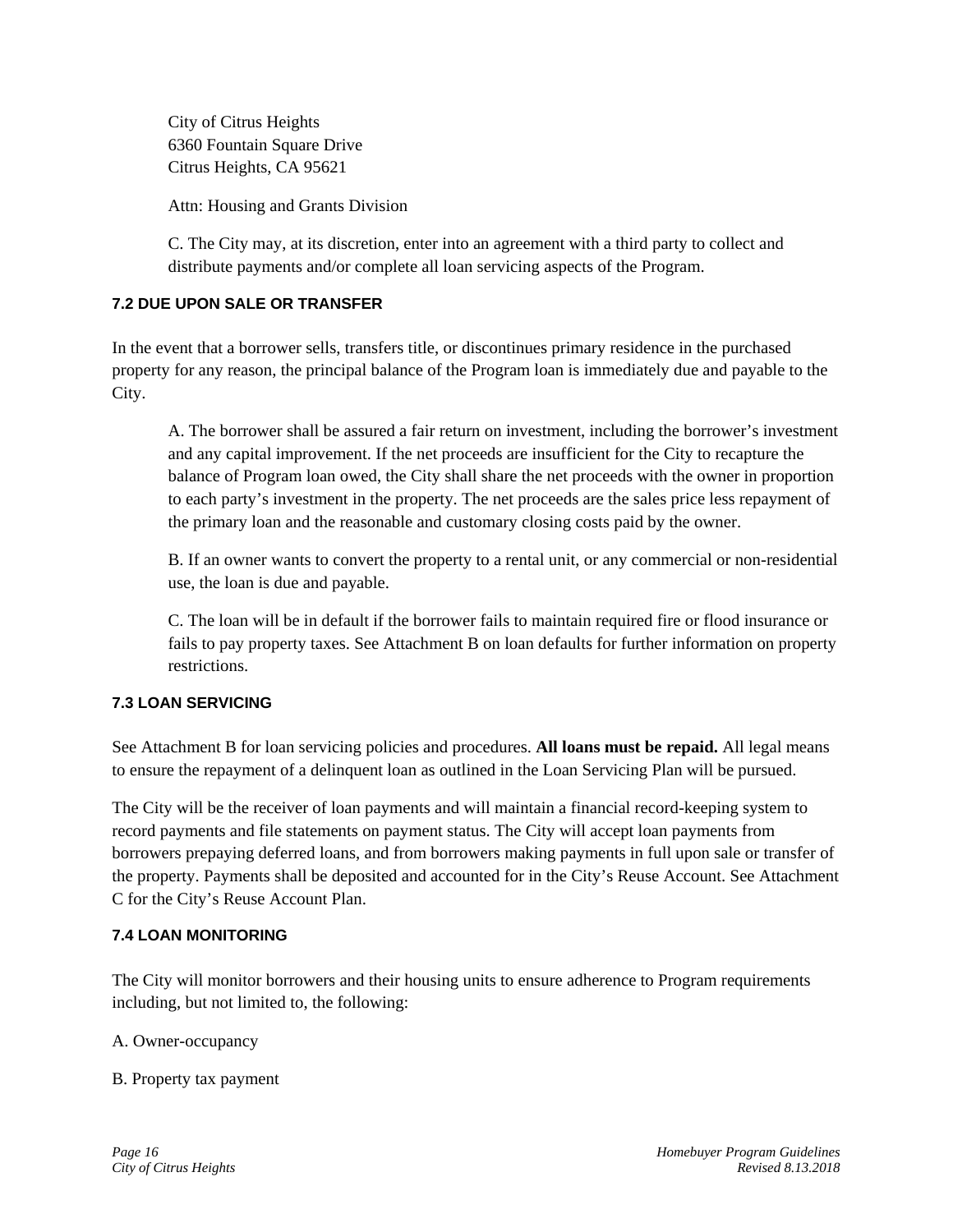- C. Hazard insurance coverage
- D. Good standing on Primary loans
- E. General upkeep of housing units

## <span id="page-16-0"></span>**8.0 EXCEPTIONS AND SPECIAL CIRCUMSTANCES**

The City may make amendments to these Program Guidelines. Any changes shall be made in accordance with regulations and be approved by the City's Loan Evaluation Team. Changes shall then be sent to HCD for approval.

## <span id="page-16-1"></span>**8.1 DEFINITION OF EXCEPTION**

Any case to which a standard policy or procedure, as stated in the guidelines, does not apply or an applicant treated differently from others of the same class would be an exception.

## <span id="page-16-2"></span>**8.2 PROCEDURE FOR EXCEPTIONAL CIRCUMSTANCES**

A. The Development Specialist and/or her designee may initiate consideration of an exception and prepare a report. This report shall contain a narrative, including the City's recommended course of action and any written or verbal information supplied by the applicant.

B. The City's Loan Evaluation Team shall make a determination of the exception based on the recommendation of the Development Specialist and/or her designee.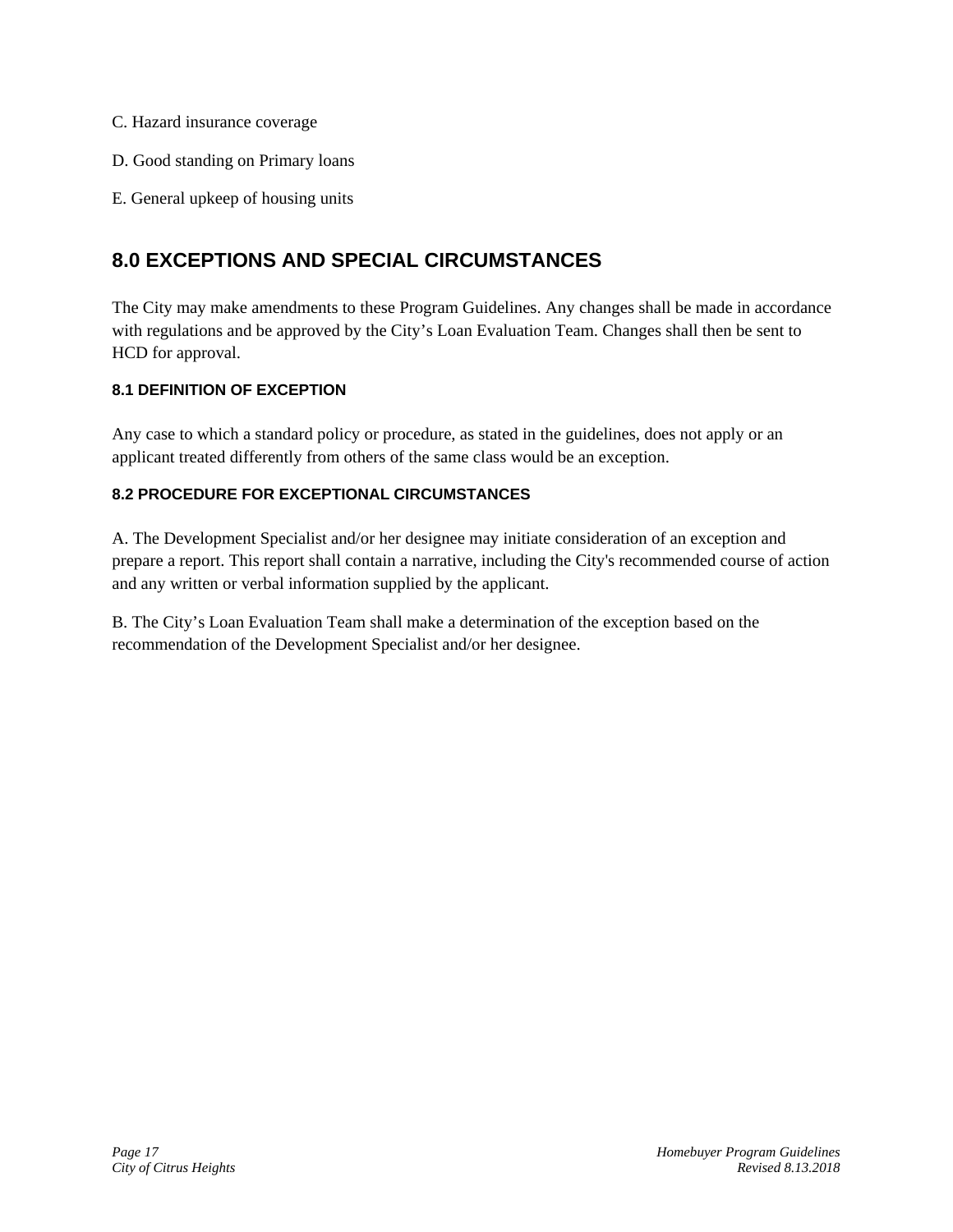## **ATTACHMENT A: HOMEBUYER EDUCATION PLAN**

<span id="page-17-0"></span>The CalHome Homebuyer Assistance Program homebuyer education will conform to the following guidelines:

- 1. All Program participants shall be required to attend a homebuyer education class that has been approved by the City and by HCD. The homebuyer education class must be an eight-hour course offered by a HUD-approved homebuyer counseling agency.
- 2. There will be no cost to the Program participant to attend the homebuyer education class.
- 3. The City will contract with NeighborWorks Homeownership Center, which is a HUD-approved counseling agency. NeighborWorks will offer regularly-scheduled classes at their Sacramento offices, or such other location as to be agreed upon by NeighborWorks and the City.
- 4. The eight-hour homebuyer education course shall include at a minimum the following topics:
	- a. Preparing for homeownership;
	- b. Available financing;
	- c. Credit analysis;
	- d. Loan closing;
	- e. Homeownership responsibilities;
	- f. Home maintenance;
	- g. Impact of refinancing; and
	- h. Loan servicing.

Methods of homebuyer counseling and education may include, but are not limited to, one-on-one counseling, group workshops, and/or informational sessions. Tools of instruction may include fliers, brochures, PowerPoint presentations, worksheets, etc.

5. NeighborWorks will provide a certificate upon successful completion of the homebuyer education training. The homebuyer certificate must be submitted to the City prior to loan funding.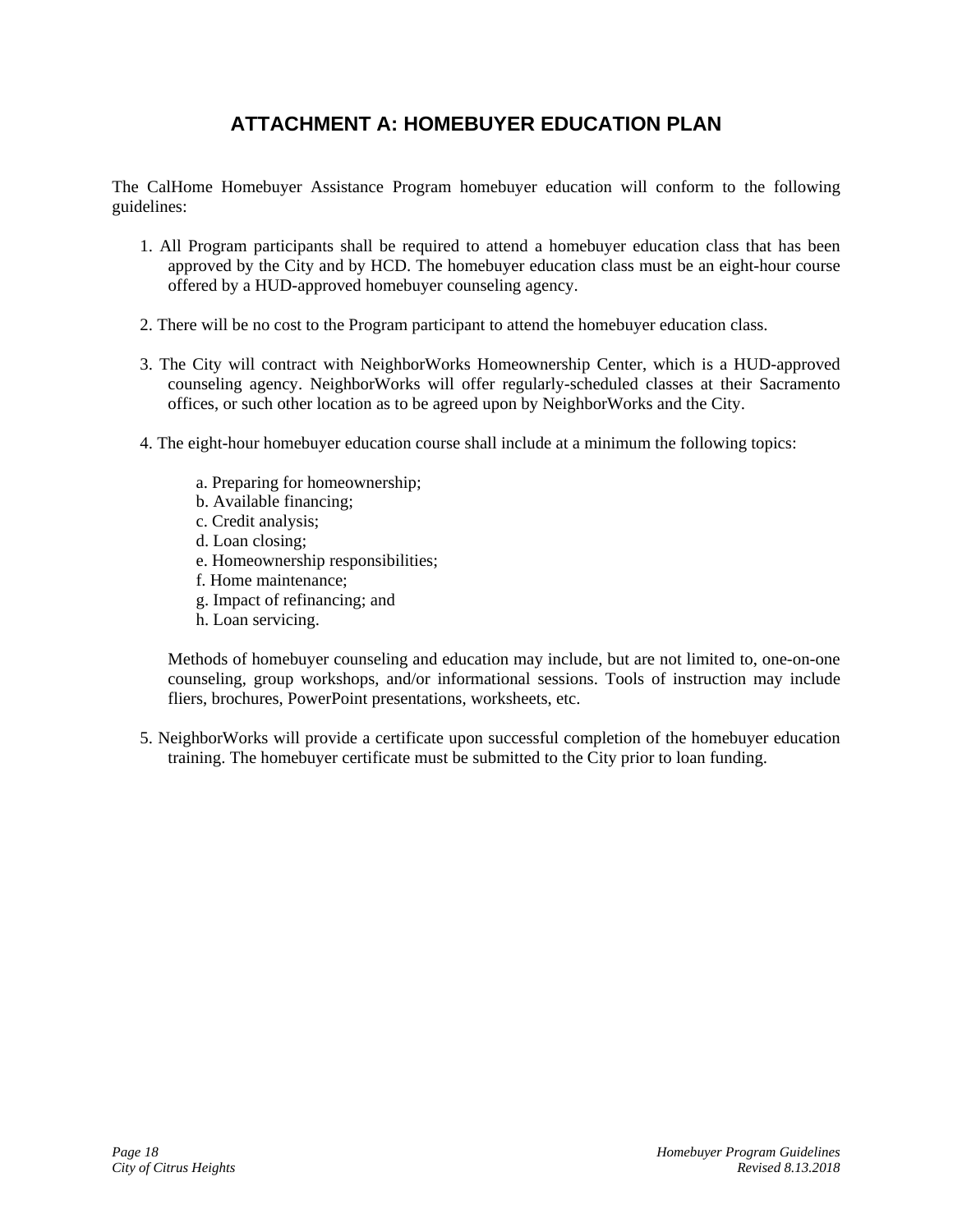## **ATTACHMENT B: LOAN SERVICING PLAN**

<span id="page-18-0"></span>The City of Citrus Heights ("City" or "Lender") has adopted these policies and procedures in order to preserve its financial interest in properties that have been assisted with public funds through a secured loan to one or more individuals ("Borrower"). The City will to the greatest extent possible follow these policies and procedures, but each loan will be evaluated and handled on a case-by-case basis. The City has formulated this document to comply with state regulations regarding the use of these public funds.

The City will be responsible for loan servicing.

#### **1. Loan Repayments**

Each loan will have its own service file. The City will record the loans as receivables. Interest will be accrued monthly.

The City shall accept voluntary payments on the loan. Loan payments will be credited first to accrued interest, then to principal. The Borrower may repay the loan balance at any time with no penalty.

Payoff amounts will be calculated by the Development Specialist and/or her designee in coordination with the Finance Department. Payoff amounts shall be calculated by using the amount as of the last interest that was booked, factoring in the payoff date, and providing the payoff amount good through the specified date.

Upon receipt of payment, the City will sign a Deed of Reconveyance and send it to the Borrower or the title company that issued the payoff demand. It shall be the responsibility of the Borrower or title company to record the Deed of Reconveyance.

## **2. Payment of Property Taxes and Insurance**

As part of keeping the loan from going into default, Borrower must maintain property insurance coverage naming the City as mortgagee or loss payee. If Borrower fails to maintain the necessary insurance, the City may take out force placed insurance to cover the property while the Borrower puts a new insurance policy in place. All costs for installing the necessary insurance will be added to the loan balance at time of installation of Borrower's new insurance.

When a property is located in a 100-year floodplain, the Borrower will be required to carry the necessary flood insurance. A certificate of insurance for flood and for standard property insurance with an endorsement naming the City of Citrus Heights as mortgagee or loss payee will be required at close of escrow. The City, or the City's designee, will verify both the property insurance and flood insurance (if applicable) coverage on an annual basis. Borrower must provide City with any documentation and/or authorization necessary to conduct its verification. The City will track the annual renewal of property and flood insurance, if required, through its loan catalog database.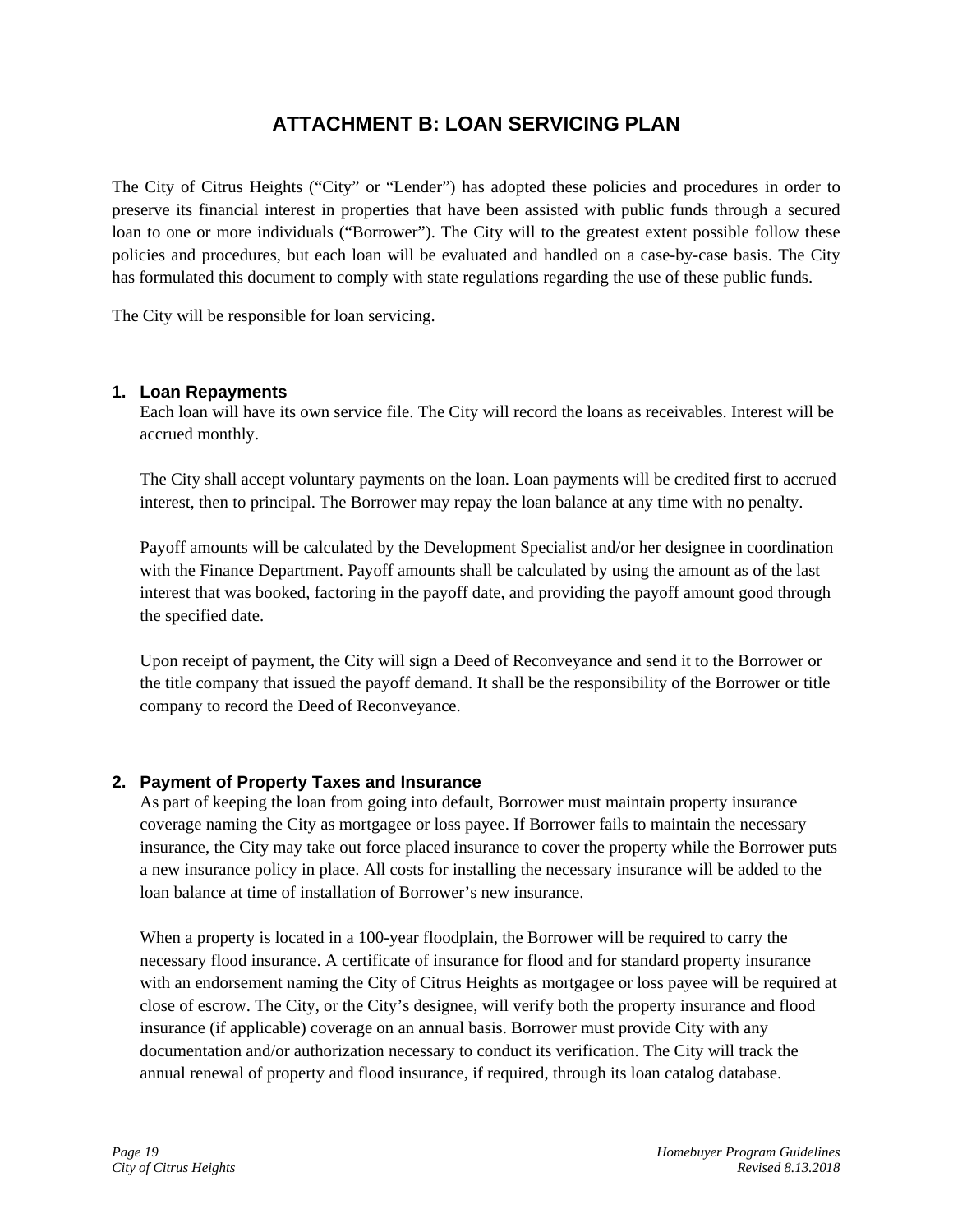Property taxes must be kept current during the term of the loan. If the Borrower fails to maintain payment of property taxes then the City may pay the taxes current and add the balance of the tax payment plus any penalties to the balance of the loan. The City will monitor payment of property taxes and assessments through review of the records of the Sacramento County Assessor.

## **3. Required Request for Notice of Default**

When the Borrower's loan is in second position behind an existing first mortgage, it is the City's policy to prepare and record a "Request for Notice of Default" for each senior lien in front of City's loan. This document requires any senior lien holder listed in the notice to notify the City of initiation of a foreclosure action. The City will then have time to contact the Borrower and assist them in bringing the first loan current, if possible. The City can also monitor the foreclosure process and go through the necessary analysis to determine if the loan can be made whole or preserved.

## **4. Annual Occupancy Restrictions and Certifications**

The City will send monitoring letters annually to each Borrower. The letter will require that Borrower self-certify their continued owner-occupancy and submit utility bills and/or other documentation annually to prove occupancy during the term of the loan. Borrowers who fail to respond to the first or second letter will receive a third letter via certified mail. In the event Borrower fails to respond to any of the three letters, the City will attempt to make contact via phone or email. If contact still cannot be made, the City may initiate foreclosure proceedings.

The City will also annually review the mailing address for the property tax bill, as available through the Sacramento County Assessor. In the event the mailing address differs from the property address, City will require an explanation and request additional documentation from the Borrower, including paystubs or bank account statements showing the Borrower's mailing address as the property address.

When Borrower is not residing in the property due to illness and/or hospitalization, Borrower may be considered an owner-occupant only for the initial six month absence, subject to City's approval.

## **5. Required Noticing and Restrictions on Any Changes of Title or Occupancy**

In all cases where there is a change in title or occupancy or use, the Borrower must notify the City in writing of any change. City and Borrower will work together to ensure the property is kept in compliance with the original program terms and conditions.

The loan balance is immediately due and payable in full in the following events:

- a. Sale of property;
- b. Transfer of property, except when transfer has been approved in writing by the City in advance;
- c. The property, or any portion thereof, is converted from owner-occupied to rental;
- d. Conversion of the property to any use other than residential use, except for partial conversions approved in writing by the City in advance; or
- e. Any event of default, as noted in the Loan Agreement.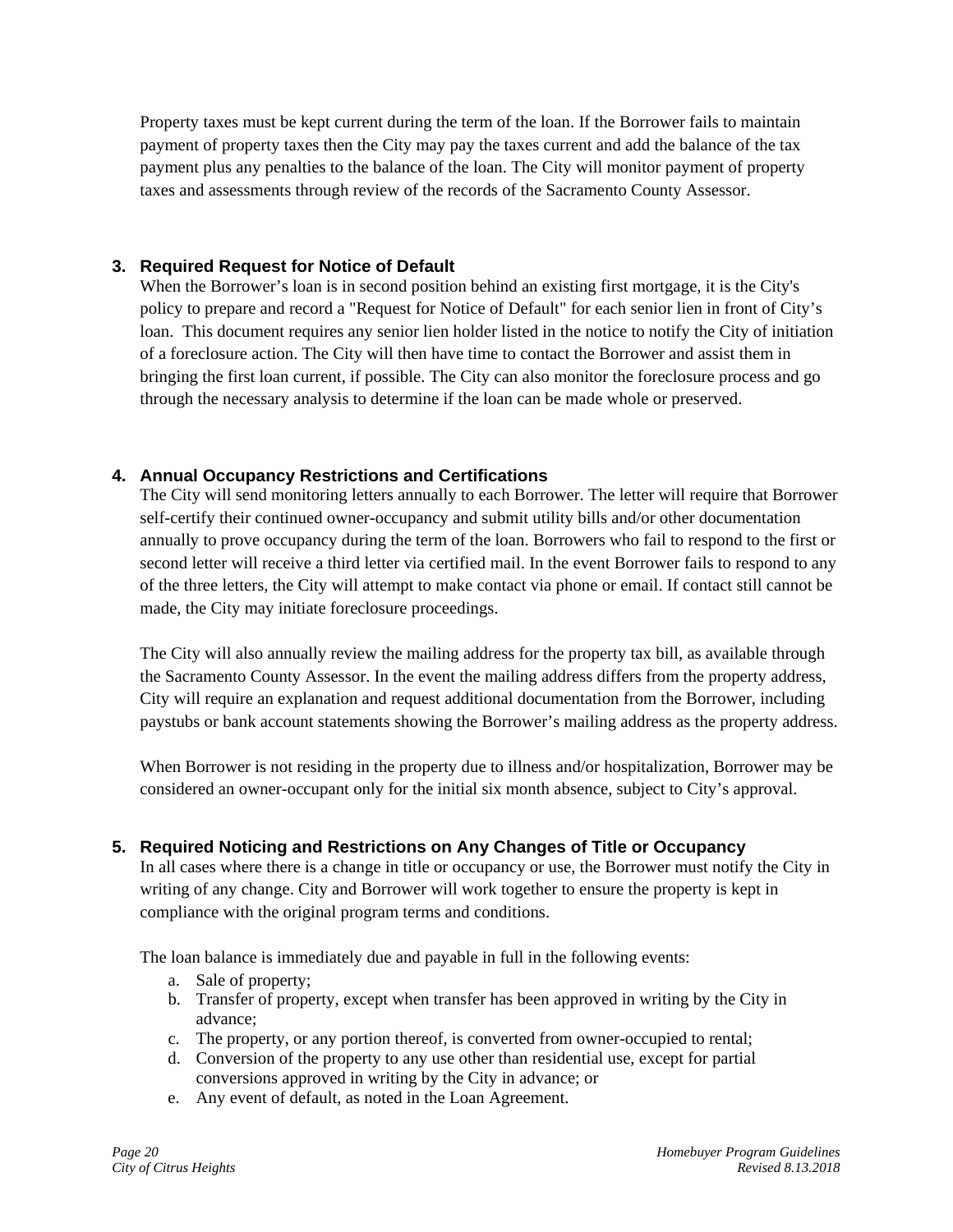Loans shall not be assumable.

Certain types of changes are typical when Borrower does estate planning (adding a relative to title) or if a Borrower dies and property is transferred to heirs. Upon receipt of documentation to the City's satisfaction demonstrating a good faith transfer, and in its sole discretion, the following transfers may not be deemed defaults under the Promissory Note or Deed of Trust:

- a. The transfer of the property to the surviving joint tenant, on the death of a joint tenant.
- b. A transfer of the property where a spouse becomes an owner of the property.
- c. A transfer of the property resulting from a decree of dissolution of marriage or legal separation, whereby one of the original owners remains on the title.
- d. A transfer to an inter vivos trust in which the Borrower is and remains the beneficiary and occupant of the property.

Conversion to use other than residential use is not allowable where the full use of the property is changed from residential to commercial or other. In some cases, Borrower may request that the City allow for a partial conversion where some of the residence is used for a business but the household still resides in the property.

Partial conversions may be allowed at City's sole discretion, and only if reviewed and approved by any and all agencies required by local statute. If the use of the property is converted to a fully nonresidential use, the loan balance is due and payable.

## **6. Requests for Subordination**

- a. The Borrower must agree not to place any additional mortgage or deed of trust on the property, including any line of credit, and must not otherwise use the property as security in any transaction without first obtaining prior written consent of the City. The City must approve in writing all financing and refinancing. The City shall have sole discretion regarding the approval or disapproval of any refinancing request, including any financing terms.
- b. In the event the Borrower desires to refinance the property such that the City's approval to subordinate its interest in the property is required, or in the event the Borrower wishes to obtain a mortgage loan or equity line of credit junior in lien priority to this Agreement, the Borrower shall submit to the City a Request to Refinance, in the format proscribed by the City.
- c. The City shall consider requests for subordination to obtain a lower interest rate (must result in a lower annual percentage rate (APR), not just a lower nominal rate). The City shall not consider any other requests for subordination, including requests for the following reasons: a) to receive cash out; b) to pay-off revolving, automotive, or other consumer debt; c) to pay off loans junior to the City's loan or other debt secured by the property; and d) to pay property taxes, utilities, or assessments.
- d. The City shall only subordinate under the following conditions: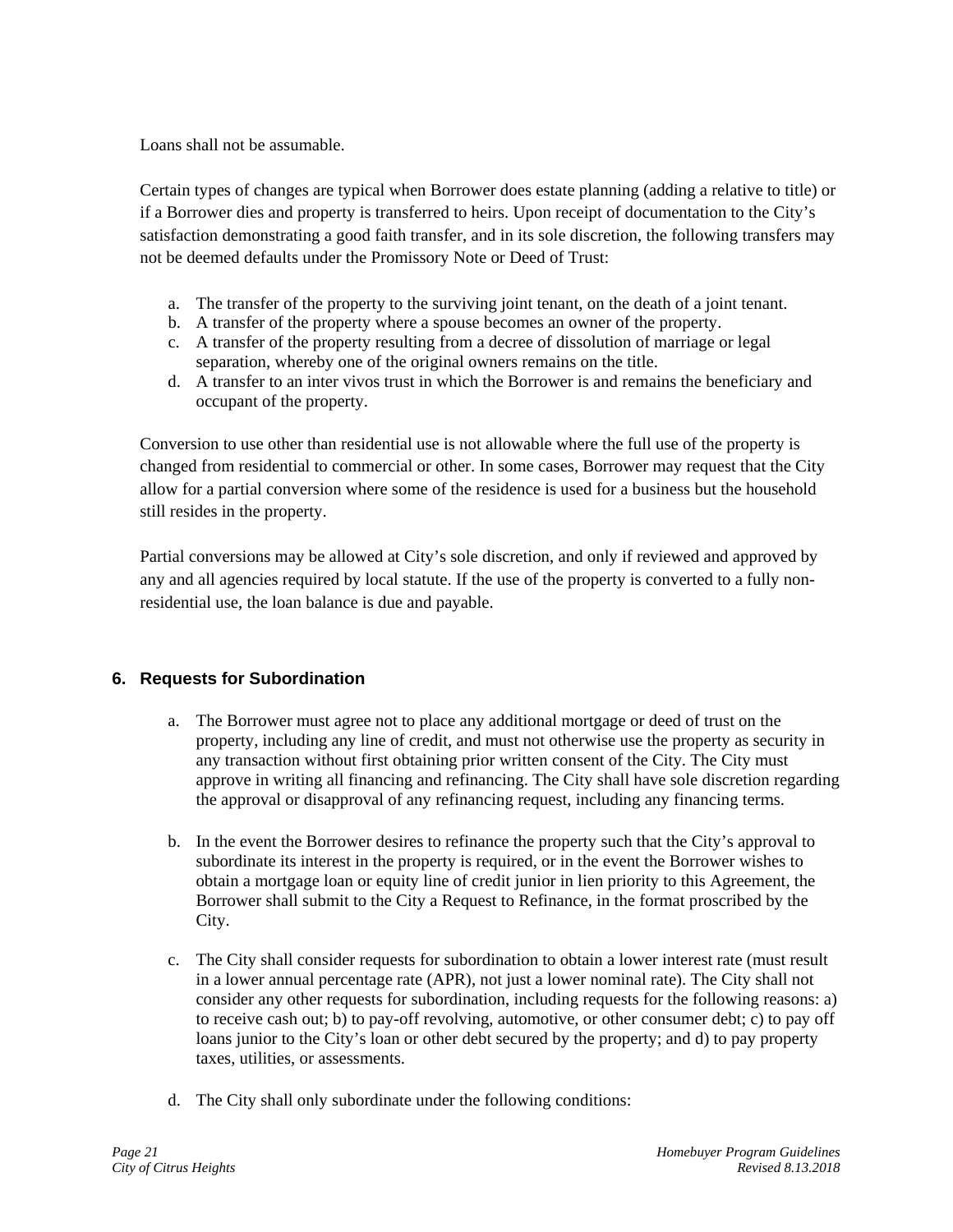- i. Proceeds of the new loan shall only be used to refinance the existing loan that is currently in a position senior to the City's interest in the property, the amount of which shall not exceed the remaining balance on the loan plus actual costs associated with the refinance (closing costs), which must be approved in writing by the City.
- ii. The total indebtedness on the property shall not exceed the current market value.
- iii. The Borrower shall not receive any disbursement from the proceeds of the refinance.
- iv. The new loan shall be in favor of an institutional lender. Personal loans shall not be allowed.
- v. The new loan meets to conditions of the program guidelines in effect at the time, including that the loan must:
	- 1) Be fully amortized and have a fixed interest rate that does not exceed the current market rate;
	- 2) Not have a temporary interest rate buy-down;
	- 3) Be at least for the period of time remaining of the Program loan; and
	- 4) Not have a balloon payment due before the maturity date of the Program loan; and
	- 5) Collect impounds for property taxes and insurance.
- e. The City shall review the Request to Refinance and compliance provisions and may, in its sole discretion, grant or deny the request. The City may also grant the request subject to additional conditions, which are within the City's discretion to impose. The City shall have no obligation to grant any request for refinancing. Any approval by the City of refinancing is also subject to the City's approval of any documents that may require City's execution by the senior City, including but not limited to a subordination document.
- f. If approved, the escrow company will provide the proper subordination document for execution and recordation by the City. The City will require a copy of the insurance declarations to ensure the City is still listed as a loss payee. The City will also require the recordation of a new Request for Notice of Default or Sale.

## **7. Process for Loan Foreclosure**

Upon any condition of loan default, including, but not limited to, non-payment, lack of insurance or property tax payment, change in title or use without approval, or default on senior loan(s), the City will send out a letter to the Borrower notifying them of the default situation. If the default situation continues then the City may start a formal process of foreclosure.

When a senior lien holder starts a foreclosure process and the City is notified via a Request for Notice of Default, the City, who is the junior lien holder, may cancel the foreclosure proceedings by "reinstating" the senior lien holder. The reinstatement amount or payoff amount must be obtained by contacting the senior lien holder. This amount will include all delinquent payments, late charges, and fees to date. City must confer with Borrower to determine if, upon paying the senior lien holder current, the Borrower can provide future payments. If this is the case then the City may cure the foreclosure and add the costs to the balance of the loan with a Notice of Additional Advance on the existing note.

If the City determines, based on information on the reinstatement amount and status of borrower, that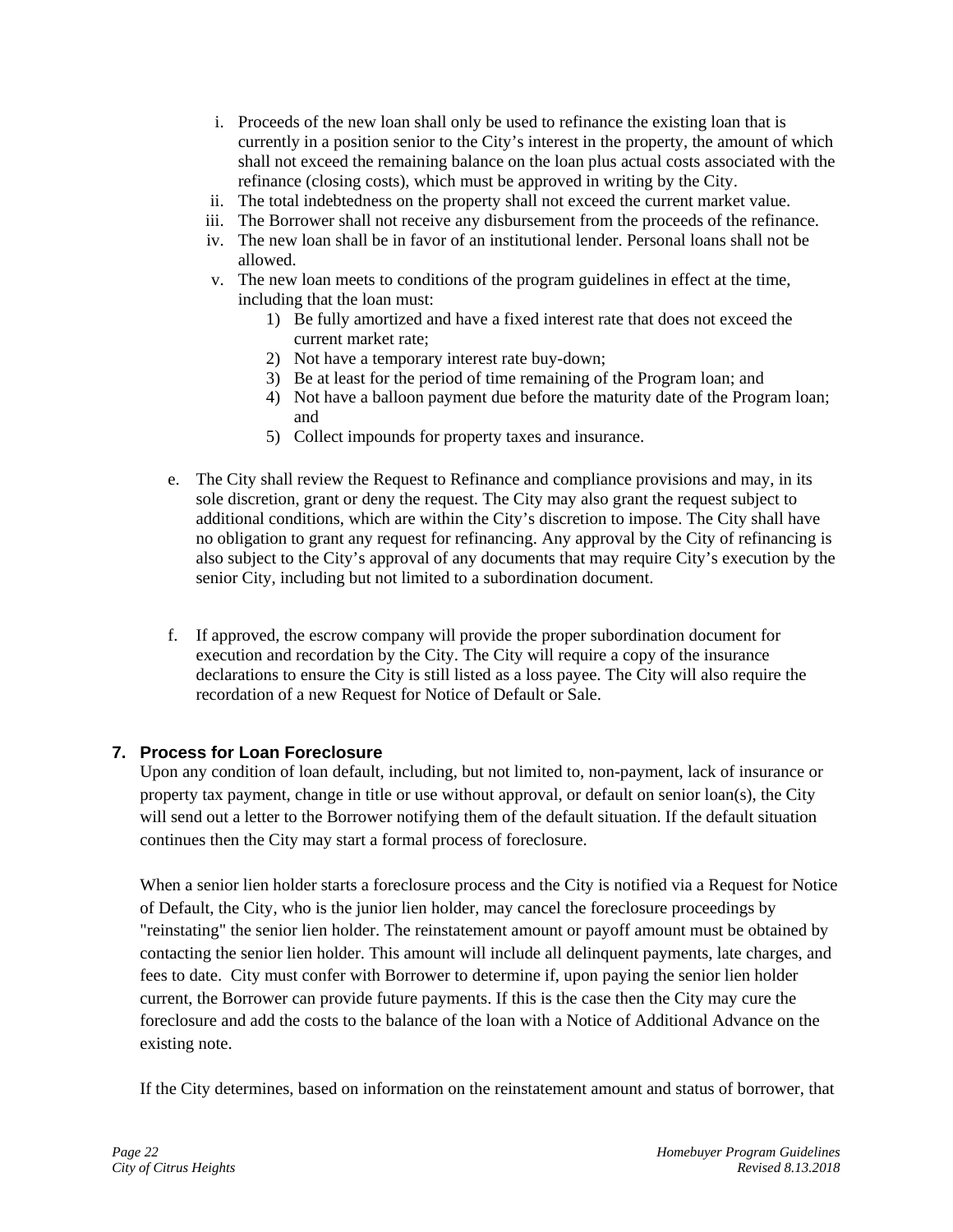bringing the loan current will not preserve the loan, then staff must determine if it is cost effective to protect their position by paying off the senior lien holder in total and restructure the debt such that the unit is made affordable to the Borrower. If the City does not have sufficient funds to pay the senior lien holder in full, then they may choose to cure the senior lien holder and foreclose on the property themselves. As long as there is sufficient value in the property, the City can afford to pay for the foreclosure process and pay off the senior lien holder and retain some or all of their investment.

If the City decides to reinstate, the senior lien holder will accept the amount to reinstate the loan up until five days prior to the set "foreclosure sale date." This foreclosure sale date usually occurs about four to six months from the date of recording of the Notice of Default. If the City fails to reinstate the senior lien holder before five days prior to the foreclosure sale date, the senior lien holder would then require a full pay off of the balance, plus costs, to cancel foreclosure. If the City determines the reinstatement and maintenance of the property not to be cost effective and allows the senior lien holder to complete foreclosure, the City's lien may be eliminated due to insufficient sales proceeds.

## **8. City as Senior Lien Holder**

When the City is first position as a senior lien holder, active collection efforts will begin on any loan that is 30 or more days in arrears. Attempts will be made to assist the Borrower in bringing and keeping the loan current. These attempts will be conveyed in an increasingly urgent manner until loan payments have reached 90 days in arrears, at which time the City may consider foreclosure. City staff will consider the following factors before initiating foreclosure:

- a. Can the loan be cured and can the rates and terms be adjusted to allow for affordable payments such that foreclosure is not necessary?
- b. Can the Borrower refinance with a private lender and pay off the City?
- c. Can the Borrower sell the property and pay off the City?
- d. Does the balance warrant foreclosure? (If the balance is under \$5,000, the expense to foreclose may not be worth pursuing.)
- e. Will the sales price of home "as is" cover the principal balance owed, necessary advances, maintenance expenses (e.g., fire insurance, property taxes, monthly yard maintenance, periodic inspections of property to prevent vandalism), foreclosure, and marketing costs?

If the balance is substantial and all of the above factors have been considered, the City may opt to initiate foreclosure. The Borrower must receive, by certified mail, a thirty-day notification of foreclosure initiation. This notification must include the exact amount of funds to be remitted to the City to prevent foreclosure.

At the end of thirty days, the City should contact a reputable foreclosure service or local title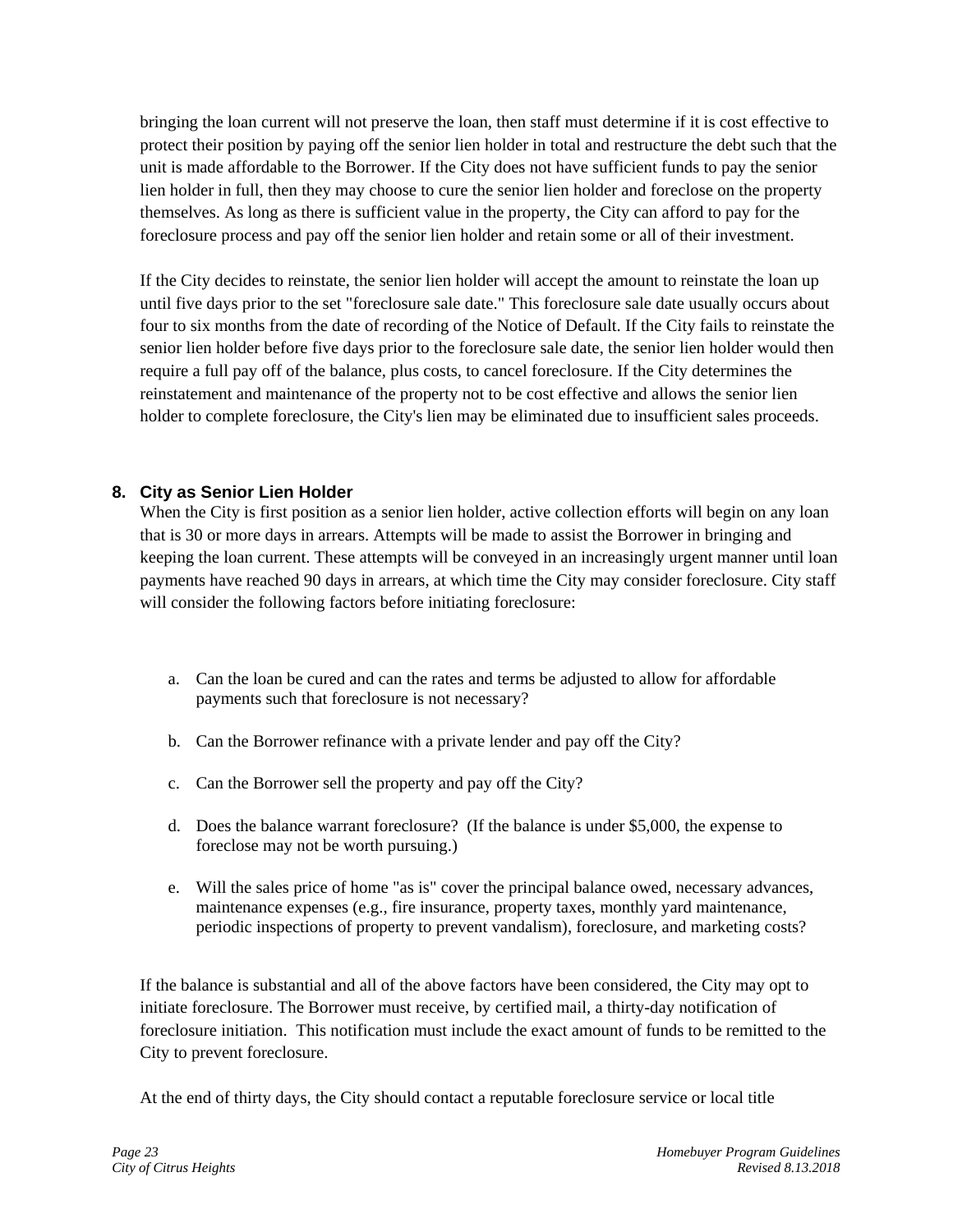company to prepare and record foreclosure documents and make all necessary notifications to the owner and junior lien holders. The service will advise the City of all required documentation to initiate foreclosure (Note and Deed of Trust usually) and funds required from the owner to cancel foreclosure proceedings. The service will keep the City informed of the progress of the foreclosure proceedings.

When the process is completed, and the property has reverted to the beneficiary at the foreclosure sale, the City may sell the home themselves under a homebuyer program or use it for an affordable rental property managed by a local housing authority or use it for transitional housing facility or other eligible use. The City may also contract with a local real estate broker to list and sell the home and use those funds for program income eligible uses.